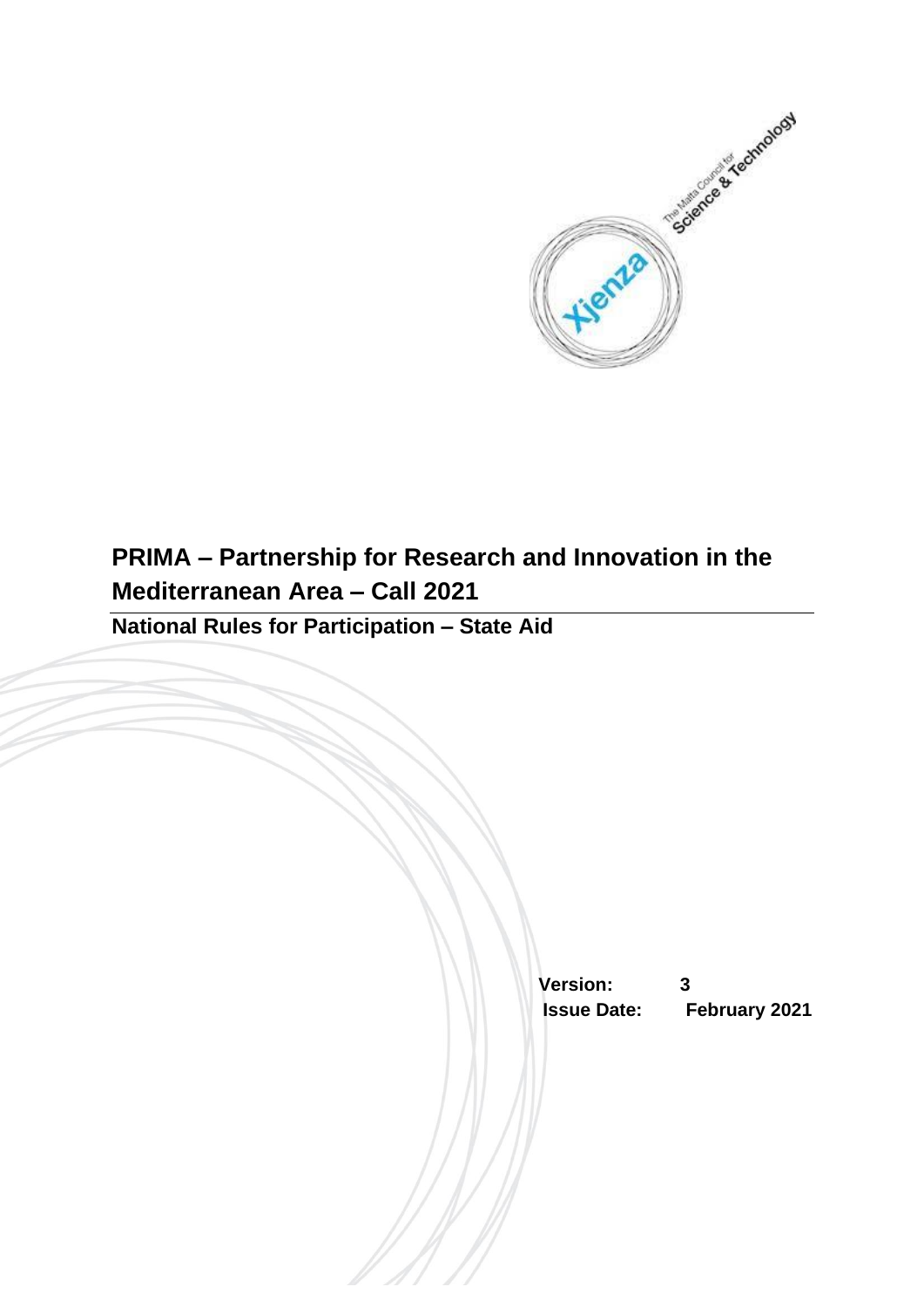## **Table of Contents**

| $\mathbf{1}$ . |  |
|----------------|--|
| 1.1            |  |
| 1.2            |  |
| 1.3            |  |
| 2.             |  |
| 2.1            |  |
| 3.             |  |
| 3.1            |  |
| 3.2            |  |
| 3.3            |  |
| 3.4            |  |
| 3.5            |  |
| 3.6            |  |
| 4.             |  |
| 4.1            |  |
| 4.2            |  |
| 5.             |  |
|                |  |
| 6.             |  |
| 6.1            |  |
| 6.2            |  |
| 6.3            |  |
| 6.4            |  |
| 7.             |  |
| 7.1            |  |
| 7.2            |  |
| 7.3            |  |
| 7.4            |  |
| 7.5            |  |
| 7.6            |  |
| 7.7            |  |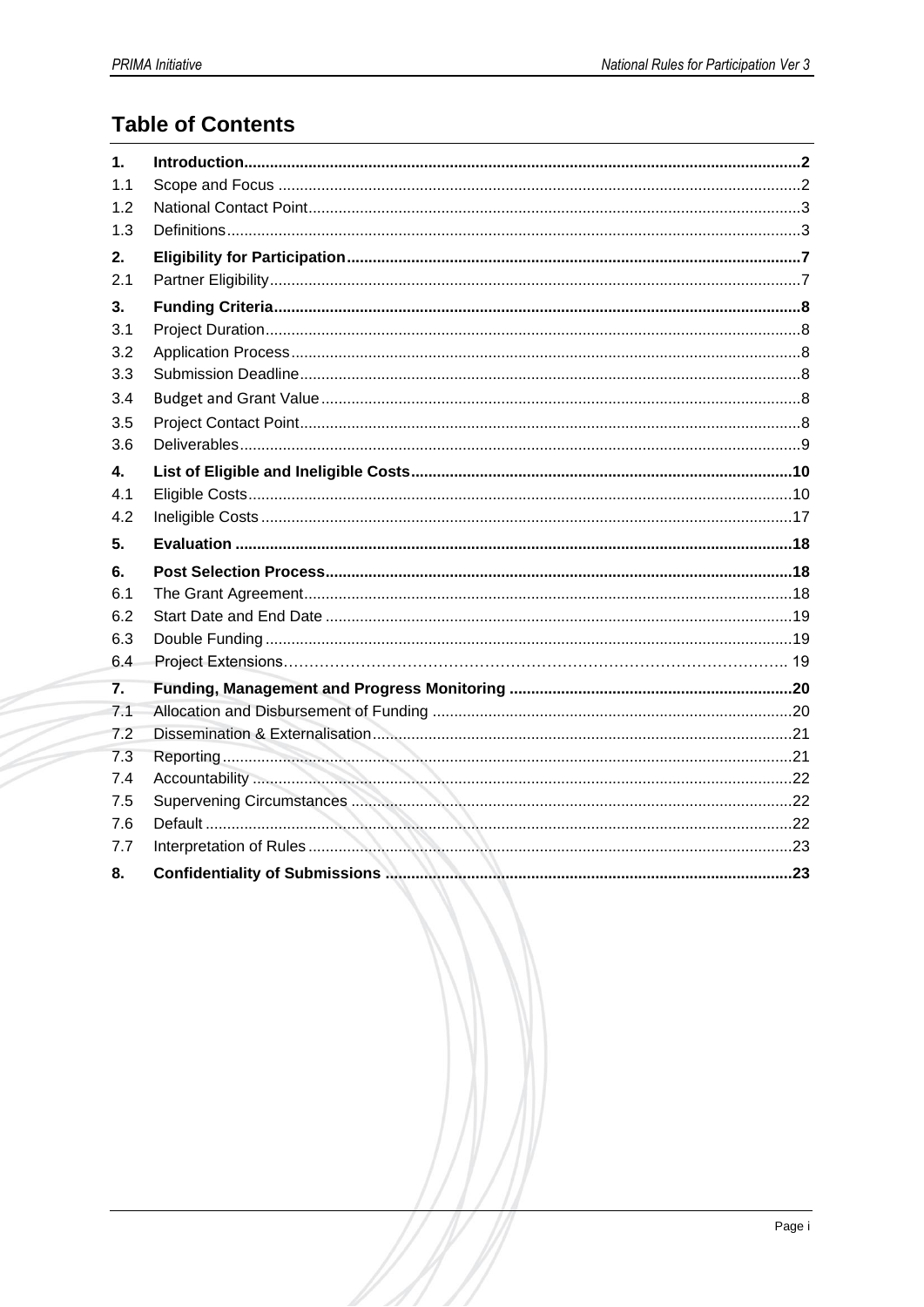### <span id="page-2-0"></span>**1. Introduction**

 Funding Party: Malta Council for Science and Technology for and on behalf of the Foundation for Science and Technology, Villa Bighi, Kalkara, KKR 1320 Malta

#### <span id="page-2-1"></span>**1.1 Scope and Focus**

The Partnership for Research and Innovation in the Mediterranean Area (PRIMA) is an initiative launched by 19 Euro-Mediterranean Countries, including 11 EU States (Croatia, Cyprus, France, Germany, Greece, Italy, Luxembourg, Malta, Portugal, Slovenia and Spain) and 8 non-EU Countries (Algeria, Egypt, Israel, Jordan, Lebanon, Morocco, Tunisia and Turkey) to participate in a EU joint research and innovation programme.

The PRIMA Programme support research in the fields of Water Management, Sustainable Agriculture and Food Systems. The annual calls are launched inside a unique framework with two sections: Section 1 Calls will be funded from the EU contribution and Section 2 Call will be funded by the National Contributions of PRIMA Participating Countries. These National Rules for Participation are applicable to the Section 2 Calls only.

Please visit the 'Calls for Proposals' section on the [PRIMA](https://prima-med.org/) website for more information on the description of the topics that are eligible for funding.

Each project proposal must be in accordance with the following:

- The proposed research project has to meet all eligibility conditions described in the call text and in the PRIMA Annual Work Plan
- The proposal should be novel and not correspond with on-going or completed projects funded by other instruments, programmes or projects
- Project consortia must include **at least three independent eligible legal entities from three different participating countries**. At least one must be established in an EU Member State or third country associated to Horizon 2020 participating in PRIMA and not being a Mediterranean Partner Country (MPC) (Cyprus, Croatia, France, Germany, Greece, Italy, Luxembourg, Malta, Portugal, Slovenia and Spain) and at least one must be established in a third country non-EU Participating State bordering the Mediterranean Sea (MPC) considered as a Participating State (Algeria, Egypt, Jordan, Lebanon, Morocco, Tunisia, Israel and Turkey).
- The proposals should strive to be balanced between the countries involved in the project as far as the volume of work is concerned.
- In every proposal, one of the entities has to act as the Project Coordinator who has the responsibility for submitting the application on behalf of the Consortium.
- There is no upper limit of eligible consortium size. Consortia may involve as many partners as necessary to achieve the project goals. However, applicants should be aware that a higher number of represented countries in a consortium will not automatically result in a positive evaluation of the proposal. There is no upper limit of partners from the same country, unless stated otherwise in the National Regulations.
- Partners who are not eligible for funding, including partners from countries not participating in this call may participate at their own expense or if they have their own separate source of funding. The applicants have to prove (letter of intent / commitment) the willingness of other partners to fund their own activities. However, they cannot coordinate a project and their contribution to the project should not be vital. They are not taken into account in the minimum requirement of eligible partners and countries in the PRIMA eligibility criteria
- The eligibility of each applicant has to be checked according to the national criteria published in the National Regulations before submission.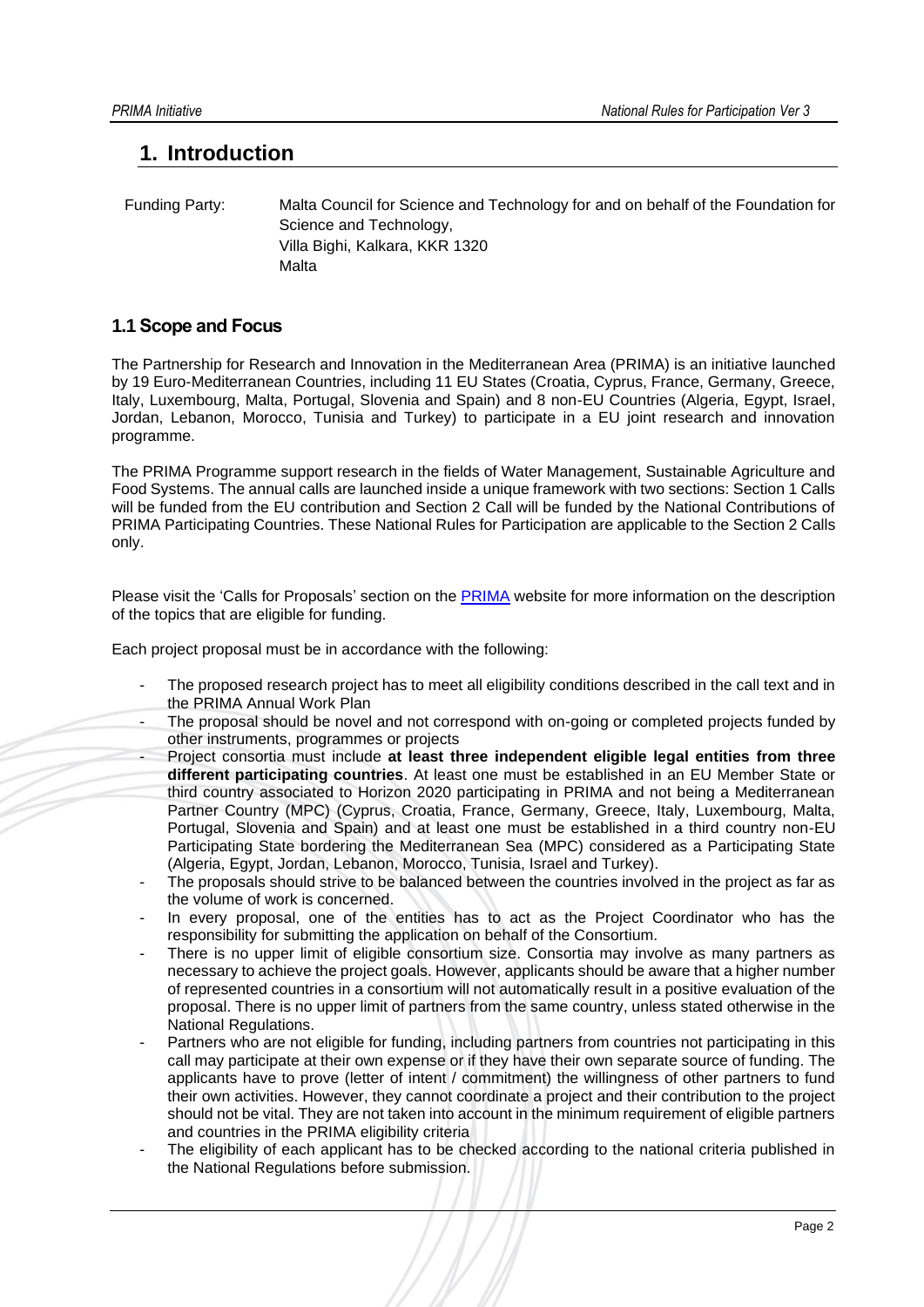- Submission will follow a two-stage procedure. For the first stage, a pre-proposal must be submitted. Successful applicants in the first stage will be invited to submit a full proposal for the second stage.
- The pre-proposal and the full proposal must be submitted by the Project Coordinator correctly and completely before the respective deadlines via the PRIMA electronic submission tool in the PRIMA website [\(www.prima-med.org\)](http://www.prima-med.org/).
- The proposal must be written in English.
- Each proposal submitted correctly and on time will be checked for eligibility as a whole. This means that failure of one partner within the consortium to meet the criteria will cause the entire project to be rejected.
- Funding under this joint initiative is made available on the basis that an Applicant does not benefit from any other grant or financial incentive in respect to the expenses related to the execution of the project.

#### <span id="page-3-0"></span>**1.2 National Contact Point**

Correspondence should be directed to:

The Malta Council for Science & Technology Villa Bighi, Kalkara KKR 1320, Malta E-mail: [prima.mcst@gov.mt](mailto:prima.mcst@gov.mt)

#### <span id="page-3-1"></span>**1.3 Definitions**

**Applicant** means anyone eligible for participation in a Project in terms of these Rules for Participation and who consequently applies for funding under this joint initiative.

**Arm's length** means that the conditions of the transaction between the contracting parties do not differ from those which would be stipulated between independent enterprises and contain no element of collusion. Any transaction that results from an open, transparent and non-discriminatory procedure is considered as meeting the arm's length principle.

**Council** refers to the Malta Council for Science and Technology

**Effective collaboration** means collaboration between at least two independent parties to exchange knowledge or technology, or to achieve a common objective based on the division of labour where the parties jointly define the scope of the collaborative project, contribute to its implementation and share its risks, as well as its results. One or several parties may bear the full costs of the project and thus relieve other parties of its financial risks. Contract research and provision of research services are not considered forms of collaboration.

**Eligible direct costs** are those costs incurred directly by the national beneficiaries during the duration of the project and used primarily for the purpose of achieving the objectives of the project. All eligible expenses must be incurred between the Start Date and the End Date of the Project and must be limited to the budgeted value.

**End Date** means the date when the Project Period, having commenced on the Start Date, expires. The Project Period is the time required to execute the Project as indicated in the grant agreement.

**Eligible undertakings** are defined as undertakings planning to carry out Fundamental, Industrial Research or Experimental Development projects are eligible to apply for assistance under this scheme. In order to be eligible, applicants must additionally satisfy the following criteria. They must be either: a) a partnership constituted under the Companies Act, being a partnership *en nom collectif, en commandite* or a limited liability company; or b) be duly registered as a co-operative society under the Co-Operative Societies Act, c) professional body; d) self-employed; e) NGOs; f) Non-profit making entities (including Foundations).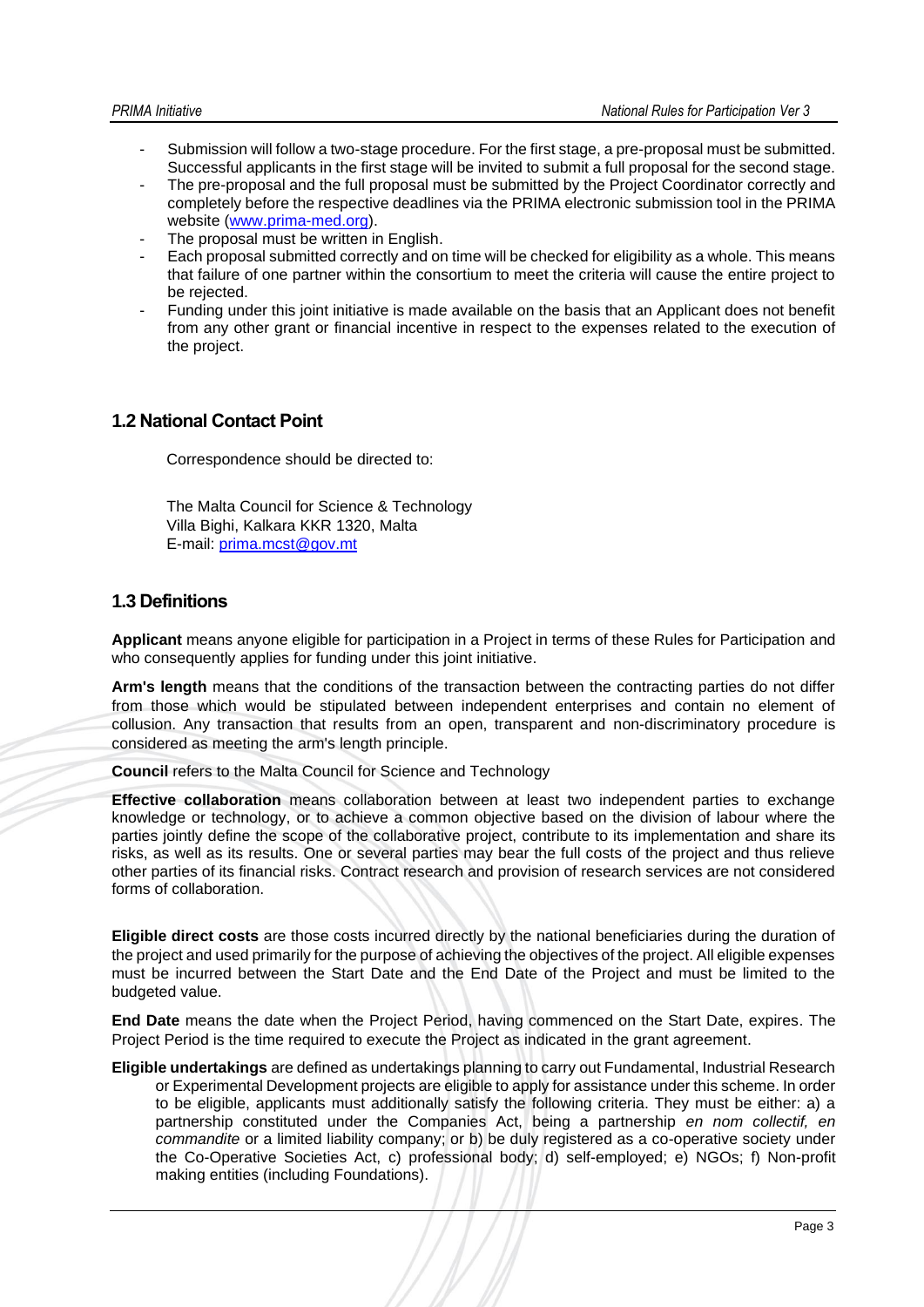'Professional Body' may be an organisation, an association, a chamber, society, institute or a group of professional persons not being enrolled or registered in terms of The Voluntary Organisations Act (Cap. 492 of the Laws of Malta) or not being otherwise recognised in terms of Law, and which is generally recognised and acknowledged by the professional persons it seeks to represent as their representative Body. For the purposes of this Definition, a professional person is one who has undergone a period of study at a university or a recognised institution of higher learning and has obtained the formal qualification entitling the person to practise the respective profession; and who provides a specialised service to the public, based primarily on a fiduciary relationship between herself/himself and the party to whom s/he provides such service on his own personal credibility and responsibility.

'Self-employed' as registered with Jobsplus.

'NGO' means any Voluntary or Non-Governmental Organisation set up in accordance with The Voluntary Organisations Act (Cap. 492 of the Laws of Malta).

'Non-profit making' is an entity where (a) the statute of the entity contains an express exclusion of the purpose to make profits; and (b) there is express provision in the statute defining the purposes of the entity which do not include the promotion of private interests, other than a private interest which is a social purpose; and (c) no part of the income, capital or property is available directly or indirectly to any promoter, founder, member, administrator, donor or any other private interest. Provided that if a promoter, founder, member, administrator or donor is another enrolled non-profit making organisation, the limitation in paragraph (c) shall not apply provided the availability of such income, capital or property is subject to conditions which are consistent with the general purposes of the grantor entity: Provided further that an organisation shall continue to be deemed as non-profit making notwithstanding that:(i) it obtains a pecuniary gain from its activities when such gain is not received or credited to its members but is exclusively utilised for its established purposes; (ii) it buys or sells or otherwise deals in goods or services where such activities are exclusively related to its principal purposes; (iii) it is established for the general entertainment, pastime, education or other similar benefit only of its members; or (iv) it is established for the promotion of the social role, ethics, education and values of a trade or profession provided it does not promote the private interests of its members.

**End Date** means the date when the Project Period, having commenced on the Start Date, expires. The Project Period is the time required to execute the Project as indicated in the grant agreement.

**Innovation** is defined as the internationally novel scientific/technological development of a technological process, product or service. Also, the definition of innovation within the same context can also be applied to non-novel, yet step-change/ground-breaking enhancement of existing technological processes, products or services, or even the application of existing knowledge to new novel applications of these solutions to deliver step-change competitiveness through such an application.

**Large Undertaking** is an undertaking not fulfilling the criteria laid down in Annex I of the COMMISION REGULATION (EU) No 651/2014 of 17 June 2014 declaring certain categories of aid compatible with the internal market in application of Article 107 and 108 of the Treaty.

**Legal Entity** means any entity created within the European Economic Community, having an operating base in Malta and which has legal personality, which may, acting under its own name, exercise rights and be subject to obligations.

**Operating base in Malta** means if the legal entity:

a. owns, leases, or has been given the right of use by a third party, an adequate premise from where to conduct an eligible economic activity in the region of Malta;

and

b. employs at least one person that is based in Malta and is liable to pay income tax in Malta.

**Partner** is defined as a partner in a consortium of a funded transnational project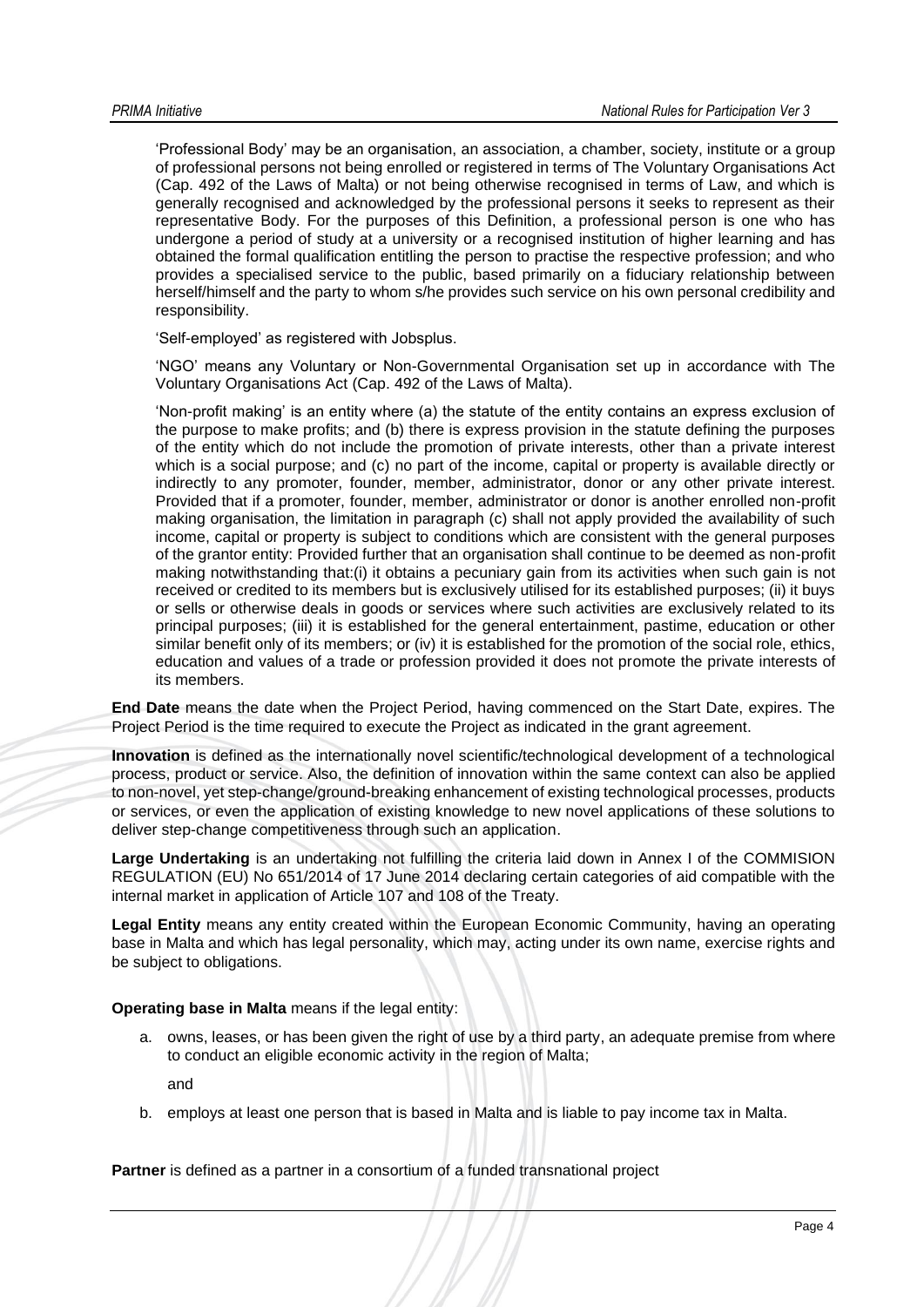**Project Contact Point** is the individual, appointed to act on behalf of the Applicant and who is responsible for communicating with the Council about the Project.

**Personnel costs** means the costs of researchers, technicians and other supporting staff to the extent employed on the relevant project or activity

**Project Coordinator** is one of the beneficiaries of a project consortium that is appointed as the single point of contact between the Lead Agency and/or the funding bodies and the consortium partners from proposal submission to project end. He/she will have the responsibility of ensuring that all the partners involved in the consortium are eligible and supervises the project workflow with the help of WP leaders. Additionally, he/she will be required to submit the project application on behalf of the consortium and must also compile and submit reports / deliverables to the funding bodies which in turn will relay these documents to the Lead Agency. Can also be referred to as **Principal Investigator**.

**Project Grant** means the granted funding provided.

**Project Value** means the entire project budget including any co-financing.

**Research and Development** is defined as the systematic investigation, work or research carried out in any field of science or technology through experiment, theoretical work or analysis undertaken in order to acquire new knowledge, primarily directed towards a specific practical aim or objective, and includes:

- a) **Fundamental Research** means experimental or theoretical work undertaken primarily to acquire new knowledge of the underlying foundations of phenomena and observable facts, without any direct commercial application or use in view
- b) **Industrial Research** means the planned research or critical investigation aimed at the acquisition of new knowledge and skills for developing new products, processes or services or for bringing about a significant improvement in existing products, processes or services. It comprises the creation of components parts of complex systems, and may include the construction of prototypes in a laboratory environment or in an environment with simulated interfaces to existing systems as well as of pilot lines, when necessary for the industrial research and notably for generic technology validation
- c) **Experimental Development** means acquiring, combining, shaping and using existing scientific, technological, business and other relevant knowledge and skills with the aim of developing new or improved products, processes or services. This may also include, for example, activities aiming at the conceptual definition, planning and documentation of new products, processes or services

Experimental development may comprise prototyping, demonstrating, piloting, testing and validation of new or improved products, processes or services in environments representative of real life operating conditions where the primary objective is to make further technical improvements on products, processes or services that are not substantially set. This may include the development of a commercially usable prototype or pilot which is necessarily the final commercial product and which is too expensive to produce for it to be used only for demonstration and validation purposes.

Experimental development does not include routine or periodic changes made to existing products, production lines, manufacturing processes, services and other operations in progress, even if those changes may represent improvements;

**Research and knowledge-dissemination organisation** means an entity (such as universities or research institutes, technology transfer agencies, innovation intermediaries, research-oriented physical or virtual collaborative entities), irrespective of its legal status (organised under public or private law) or way of financing, whose primary goal is to independently conduct fundamental research, industrial research or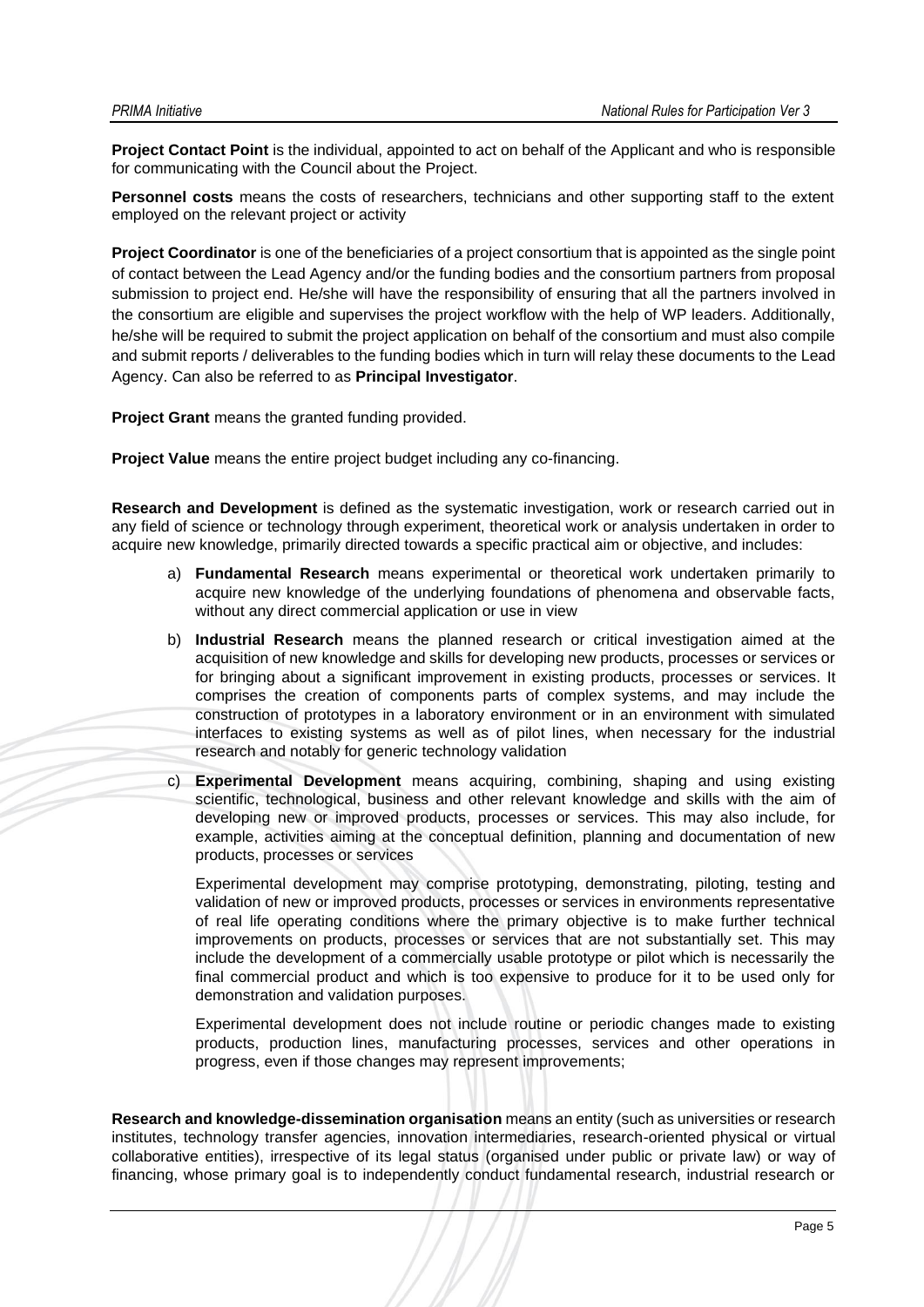experimental development or to widely disseminate the results of such activities by way of teaching, publication or knowledge transfer. Where such entity also pursues economic activities the financing, the costs and the revenues of those economic activities must be accounted for separately. Undertakings that can exert a decisive influence upon such an entity, in the quality of, for example, shareholders or members, may not enjoy preferential access to the results generated by it;

**Single Undertaking** includes all enterprises having at least one of the following relationships with each other:

- i. One enterprise has a majority of the shareholders' or members' voting rights in another enterprise;
- ii. One enterprise has the right to appoint or remove a majority of the members of the administrative, management or supervisory body of another enterprise;
- iii. One enterprise has the right to exercise a dominant influence on another enterprise pursuant to a contract entered into with that enterprise or to a provision in its memorandum or articles of association;
- iv. One enterprise, which is a shareholder in or member of another enterprise, controls alone, pursuant to an agreement with other shareholders in or members of that enterprise, a majority of shareholders' or members' voting rights in that enterprise.

Enterprises having any of the relationships referred to in points (i) to (iv) above through one or more other enterprises shall be considered to be a single undertaking,

**Small and Medium Enterprises (SME)** is an undertaking which fulfils the criteria laid down in Annex I of Commission Regulation (EU) No 651/2014 of 17 June 2014 declaring certain categories of aid compatible with the internal market in application of Articles 107 and 108 of the Treaty.

**Start-up Undertaking** shall be defined as an enterprise that has been established for less than five (5) years following its registration. For eligible undertakings that are not subject to registration, the five-year eligibility period may be considered to start from the moment when the enterprise either starts its economic activity or is liable to tax for its economic activity.

**Start Date** means the date which is stated in the grant agreement for the official start of the project.

**Start of Works** means the earlier of either the start of construction works relating to the investment, or the first legally binding commitment to order equipment or any other commitment that makes the investment irreversible. Buying land and preparatory works such as obtaining permits and conducting feasibility studies are not considered start of works. For take-overs, 'start of works' means the moment of acquiring the assets directly linked to the acquired establishment.

**Subcontracted Activity** means any activity related to the project, (including but not limited to consultancy), which is not carried out directly by a Partner or its employees but is carried out by any third party (local or foreign) individual, company, partnership or entity, under whatsoever terms and conditions.

**Undertaking in Difficulty** means an undertaking in respect of which at least one of the following circumstances occurs:

(a) In the case of a limited liability company (other than an SME that has been in existence for less than three years or, for the purposes of eligibility for risk finance aid, an SME within 7 years from its first commercial sale that qualifies for risk finance investments following due diligence by the selected financial intermediary), where more than half of its subscribed share capital has disappeared as a result of accumulated losses. This is the case when deduction of accumulated losses from reserves (and all other elements generally considered as part of the own funds of the company) leads to a negative cumulative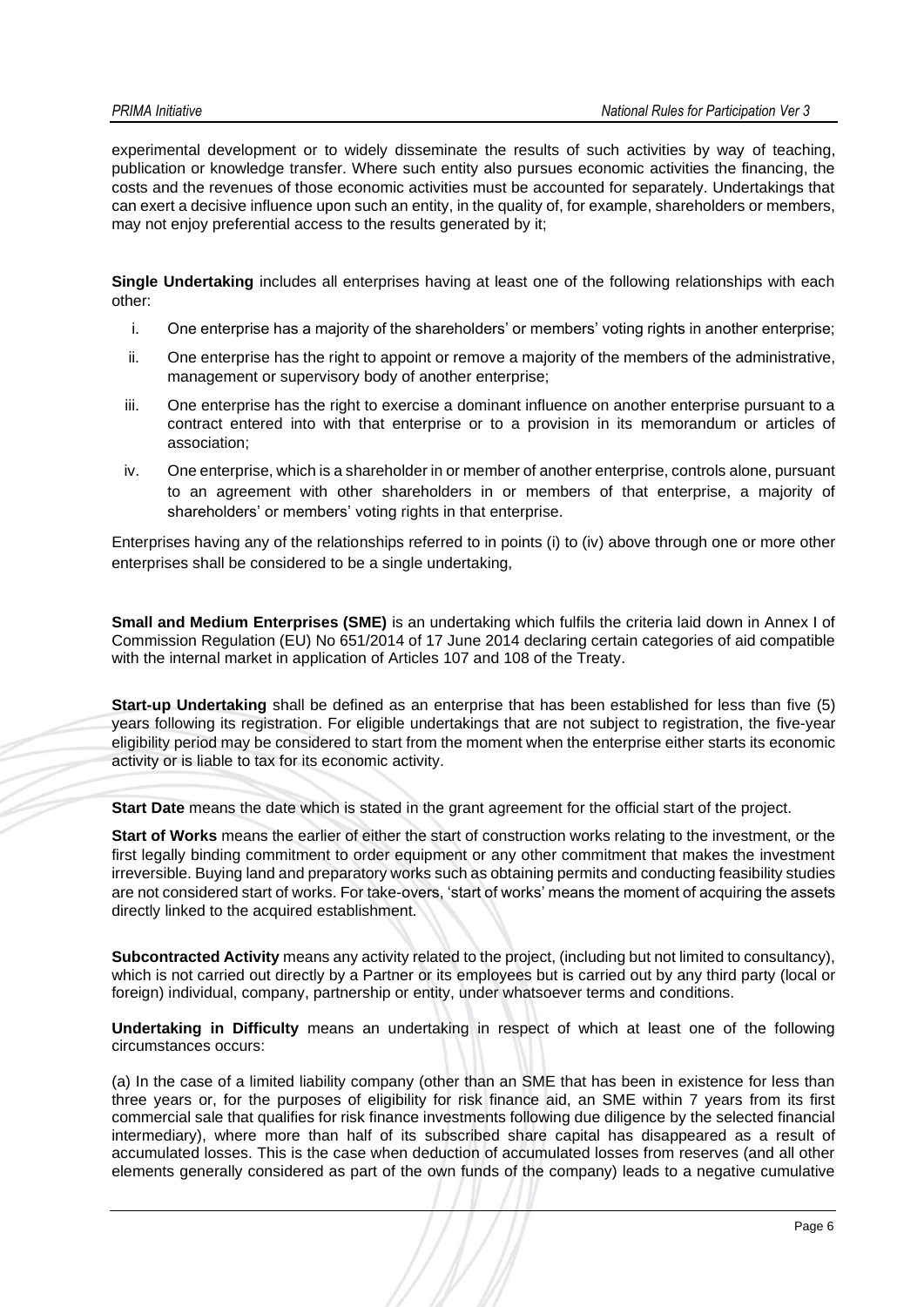amount that exceeds half of the subscribed share capital. For the purposes of this provision, 'limited liability company' refers in particular to the types of company mentioned in Annex I of Directive 2013/34/EU and 'share capital' includes, where relevant, any share premium.

(b) In the case of a company where at least some members have unlimited liability for the debt of the company (other than an SME that has been in existence for less than three years or, for the purposes of eligibility for risk finance aid, an SME within 7 years from its first commercial sale that qualifies for risk finance investments following due diligence by the selected financial intermediary), where more than half of its capital as shown in the company accounts has disappeared as a result of accumulated losses. For the purposes of this provision, 'a company where at least some members have unlimited liability for the debt of the company' refers in particular to the types of company mentioned in Annex II of Directive 2013/34/EU.

(c) Where the undertaking is subject to collective insolvency proceedings or fulfils the criteria under its domestic law for being placed in collective insolvency proceedings at the request of its creditors.

(d) Where the undertaking has received rescue aid and has not yet reimbursed the loan or terminated the guarantee or has received restructuring aid and is still subject to a restructuring plan.

(e) In the case of an undertaking that is not an SME, where, for the past two years:

- 1. the undertaking's book debt to equity ratio has been greater than 7.5 and
- 2. the undertaking's EBITDA interest coverage ratio has been below 1.0.

### <span id="page-7-0"></span>**2. Eligibility for Participation**

#### <span id="page-7-1"></span>**2.1 Partner Eligibility**

Any Eligible Undertaking, with an operating base in Malta, as defined in Section 1.3 may apply and will be eligible for funding subject to the terms and conditions laid out in this document and in particular the conditions for eligibility.

Applicants, who fall within the definition of Eligible Undertaking, will be required to provide the following documents which will be considered during the national eligibility check stage (to be included as an annex to the National application form):

- Memorandum & Articles of Association or other constitutive document.
- Audited financial statements for last 3 fiscal years.

In the event that the Applicant is a start-up and the above documents are not available, the Applicant shall provide the financial projections for three (3) years signed by an auditor, including:

- an income statement,
- a cash flow statement, and
- a statement of financial position

Other forms of documentation can be requested depending on the nature of the eligible undertaking.

In the event that the review of these documents may result in too high an exposure risk to the Council, the Applicant will no longer be entitled to participate in the project.

Applicants who have other funded projects with the Council and are in default, and/or have gone beyond the timelines of the project, are not eligible to participate.

Any application submitted by or including the participation of any legal person or legal entity having, in totality or in majority ownership, the same shareholders, partners or persons holding and / or exercising a controlling power in any other legal entity which will have been at any time prior to such application declared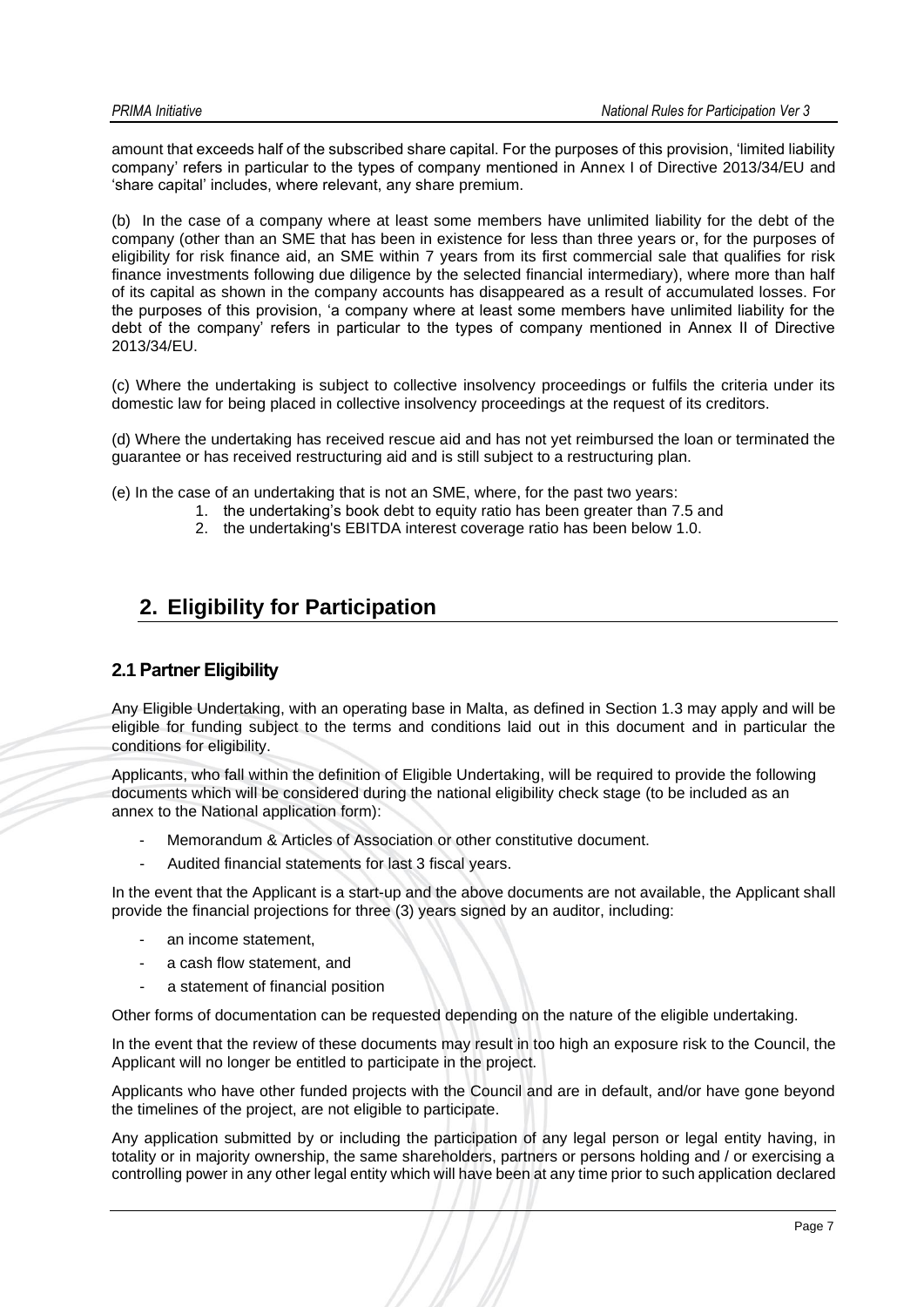as non-compliant or defaulting on any other contract or agreement entered into with the Council, shall be automatically declared as inadmissible.

### <span id="page-8-0"></span>**3. Funding Criteria**

The funds for the national beneficiaries participating in the project consortium will be made available in accordance with these rules and regulations.

#### <span id="page-8-1"></span>**3.1 Project Duration**

Project duration should be a maximum of three (3) years. The earliest possible starting date for projects will be fixed at the beginning of the contract negotiations with the national funding organisations.

#### <span id="page-8-2"></span>**3.2 Application Process**

Applicants are to submit an application for assistance under this scheme before the start of works.

The application process consists of a two-stage submission process. The pre-proposal and the full proposal are required to be submitted electronically by the Project coordinator via the Online Submission Tool of the PRIMA website.

Additionally, a National Application Form is to be submitted by each national applicant via [prima.mcst@gov.mt.](mailto:prima.mcst@gov.mt)

<span id="page-8-3"></span>Only complete National Application Forms shall be considered.

#### **3.3 Submission Deadline**

Deadline for submission of pre-proposal is 21<sup>st</sup> April 2021 (17:00CET)

Deadline for the submission of National Application Form is 21<sup>st</sup> April 2021 (23:59 CET)

#### <span id="page-8-4"></span>**3.4 Budget and Grant Value**

The total maximum National Budget for this Call is of €500,000.

The maximum amount national partner/s can request per project is €500,000.

Funding for successful project submissions will be based on a periodic cash advance and will be regulated through a contractual agreement establishing the terms and conditions governing the financing of the project.

Funding under this scheme is made available on the basis that an Applicant does not benefit from any other grant or financial incentive in respect of the expenses related to execution of the project.

#### <span id="page-8-5"></span>**3.5 Project Contact Point**

Each national applicant shall appoint a Project Contact Point. The Project Contact Point shall have the following responsibilities:

• To ensure compliance with their obligations in terms of the Contractual Agreement.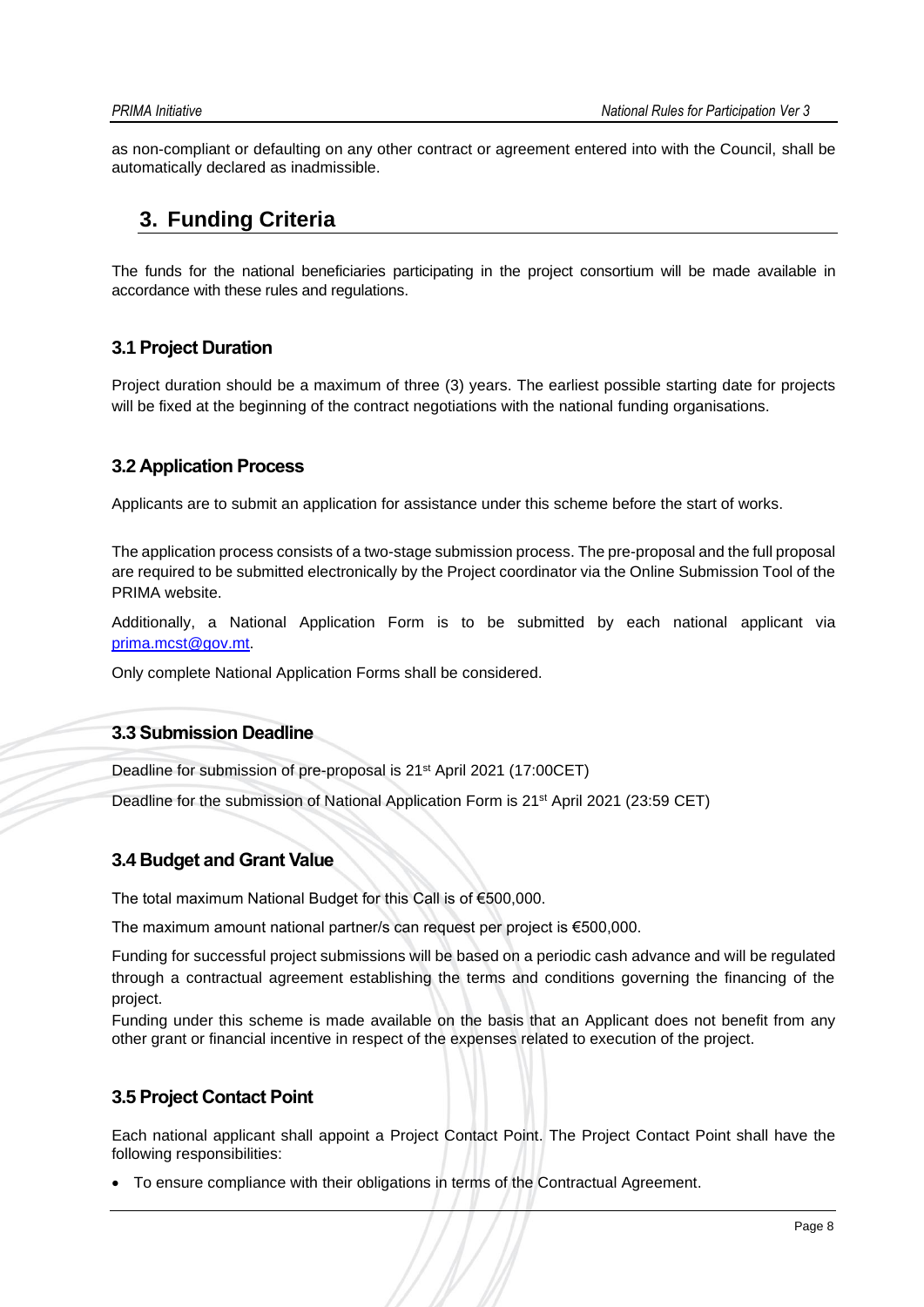- To compile Periodic Reports and Final Reports including their timely submissions and effective execution of the project.
- To ensure the submission of all required financial reporting as per the Contractual obligations for the partner.
- To execute the project activities according to set timeframes and deliverables.

#### <span id="page-9-0"></span>**3.6 Deliverables**

#### **Mandatory deliverables**

The project plan must give details of certain activities which are required by the Council. These should be included as deliverables in the project proposal and include:

- 1. A showcase of the project to the public by the National project partner through:
	- The publication of at least two (2) articles per year in local newspapers, online platforms or magazines. These should not contain intellectual property but should raise awareness about the project and its benefits.
	- The organisation of at least one (1) half-day event to be held at the Council's premises or as otherwise directed by the Council.
- 2. By the end date of the project, the Applicant shall be required to provide a proof of submission of an article to an open access peer-reviewed journal.
- 3. Reporting on project progress as per the list hereunder in line with the templates provided by the Council;
	- End of Stage Technical and Scientific Reports.
	- End of Stage Financial Report;
	- End of Project Technical and Scientific Report;
	- End of Project Audited Financial Report.

The reports are to include sufficient evidence on the achievement of the project objectives as well as the parameters indicated in the application.

Changes to the project objectives, work-packages and all the parameters committed in the applications are to be detailed, justified and approved by the Council.

#### **Recommended deliverables**

Further to the mandatory deliverables, the Council invites applications to also include deliverables as recommended below (if applicable), subject to the nature of the project:

- 1. Monograph/s and/or peer-reviewed paper/s for accepted publication in international journal/s and/or of repute based on the work carried out throughout the Project. The subscription levels, Impact Factor and open sources should be considered in the selection of journals and conferences. Similar papers published on open source media would also be considered favourably.
- 2. Oral presentation/s at international conference/s on the work carried out through the Project.
- 3. The attainment of undergraduate degrees and/or postgraduate degrees and/or post-doctoral research. In cases where the project duration is insufficient for the purpose of submitting a degree,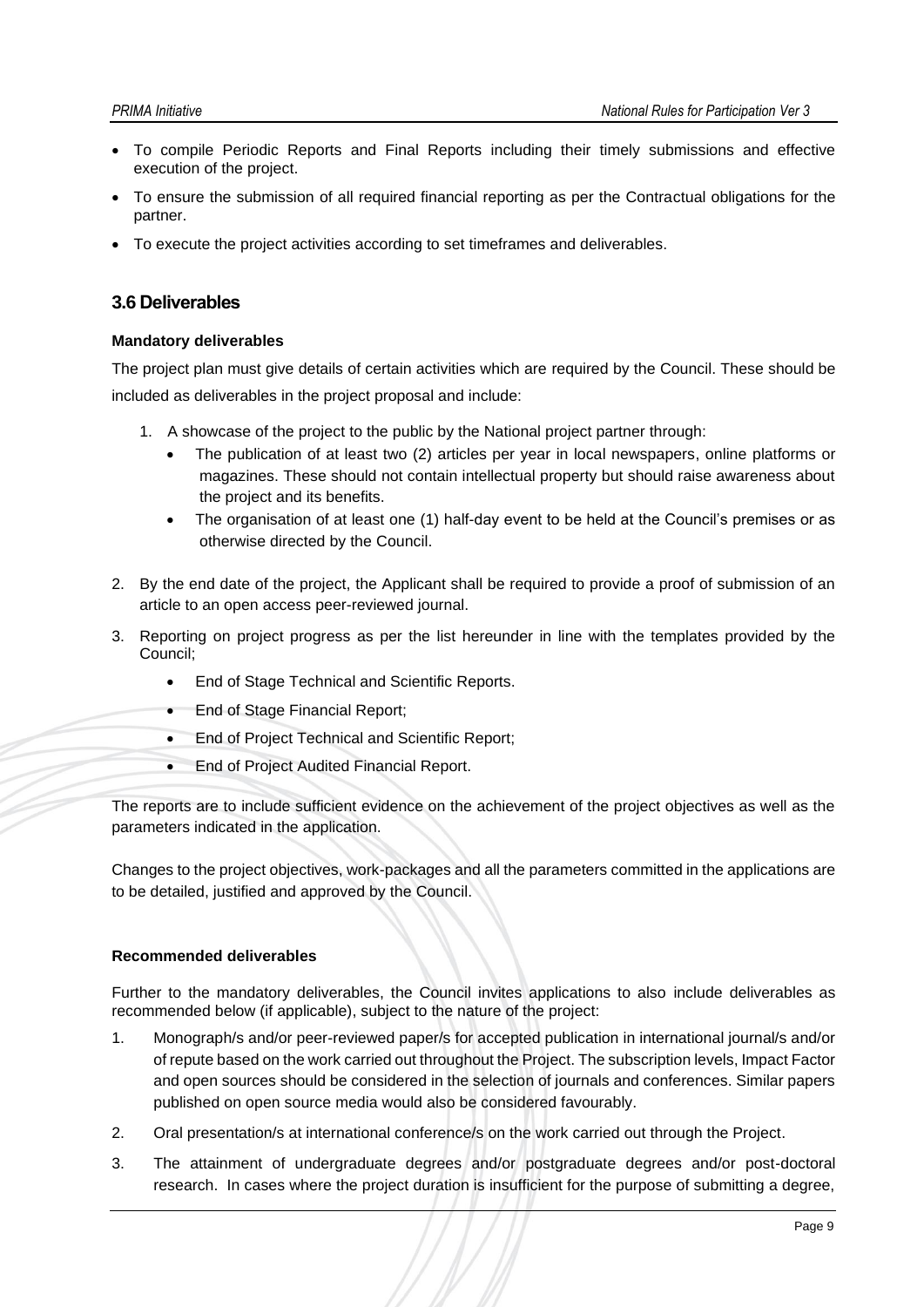there has to be a commitment to complete the degree outside the duration of the project utilising other sources of funding.

- 4. Registration of a patent or other Intellectual Property Rights stemming from the Project, in Malta as well as in any other country.
- 5. Commercial commitments such as technology innovations to be included in a partner's existing product or service.
- 6. Commercial commitments such as technology transfer licences.

### <span id="page-10-0"></span>**4. List of Eligible and Ineligible Costs**

#### <span id="page-10-1"></span>**4.1 Eligible Costs**

Applicants may opt for **one** (1) of the following two regulations. Applicants are required to indicate their preference within the National application form.

Eligible direct costs are those costs incurred directly by the project partner during the duration of the project and used primarily for the purpose of achieving the objectives of the project.

All expenses must be incurred between the Start Date and the End Date of the project and must be limited to the budgeted value.

Please contact the Council for more information on the implications of these State Aid Rules.

**4.1.1. Eligible Costs under RegulationA:** *[Commission Regulation \(EU\) No. 1407/2013 of 18 December 2013](http://ec.europa.eu/competition/state_aid/legislation/de_minimis_regulation_en.pdf)  [on the application of Articles 107 and 108 of the Treaty on the Functioning of the European Union to de](http://ec.europa.eu/competition/state_aid/legislation/de_minimis_regulation_en.pdf)  [minimis aid \(the de minimis Regulation\)](http://ec.europa.eu/competition/state_aid/legislation/de_minimis_regulation_en.pdf)* as amended by [Commission Regulation \(EU\) 2020/972 of 2 July](https://eur-lex.europa.eu/legal-content/EN/TXT/PDF/?uri=CELEX:32020R0972&from=EN)  [2020, amending Regulation \(EU\) No 1407/2013 as regards it prolongation and amending Regulation \(EU\)](https://eur-lex.europa.eu/legal-content/EN/TXT/PDF/?uri=CELEX:32020R0972&from=EN)  [No 651/2014 as regards its prolongation and relevant adjustments.](https://eur-lex.europa.eu/legal-content/EN/TXT/PDF/?uri=CELEX:32020R0972&from=EN)

#### **a) Personnel Costs**

Wages of researchers and technical personnel, and other supporting staff, to the extent and for the duration that they are directly engaged on the approved research project.

- i. All employees in respect of whom wage costs are claimed must be registered with Jobsplus and covered by a valid contract of employment in terms of the national legislation on employment.
- ii. Personnel Costs related to Project Management are further limited to 10% of the project value.
- iii. Students can be engaged on the project and paid an annual stipend of €6,000 when reading for a Master's degree or an annual stipend of €8,000 when reading for a Doctoral degree. Note that for every engaged student, a full-time researcher must be employed by the applicant.
- iv. Personnel costs are calculated as follows:

The hourly rate (z) is calculated using the formula:

 $\epsilon$  z = (basic salary + allowances) / yearly weekday hours. The total hours worked by a full-time employee shall not exceed 1760 hours *per annum*.

Eligible salaries are pinned to the following hourly rates (including National Insurance and Inland Revenue and allowances) and personnel limits per project: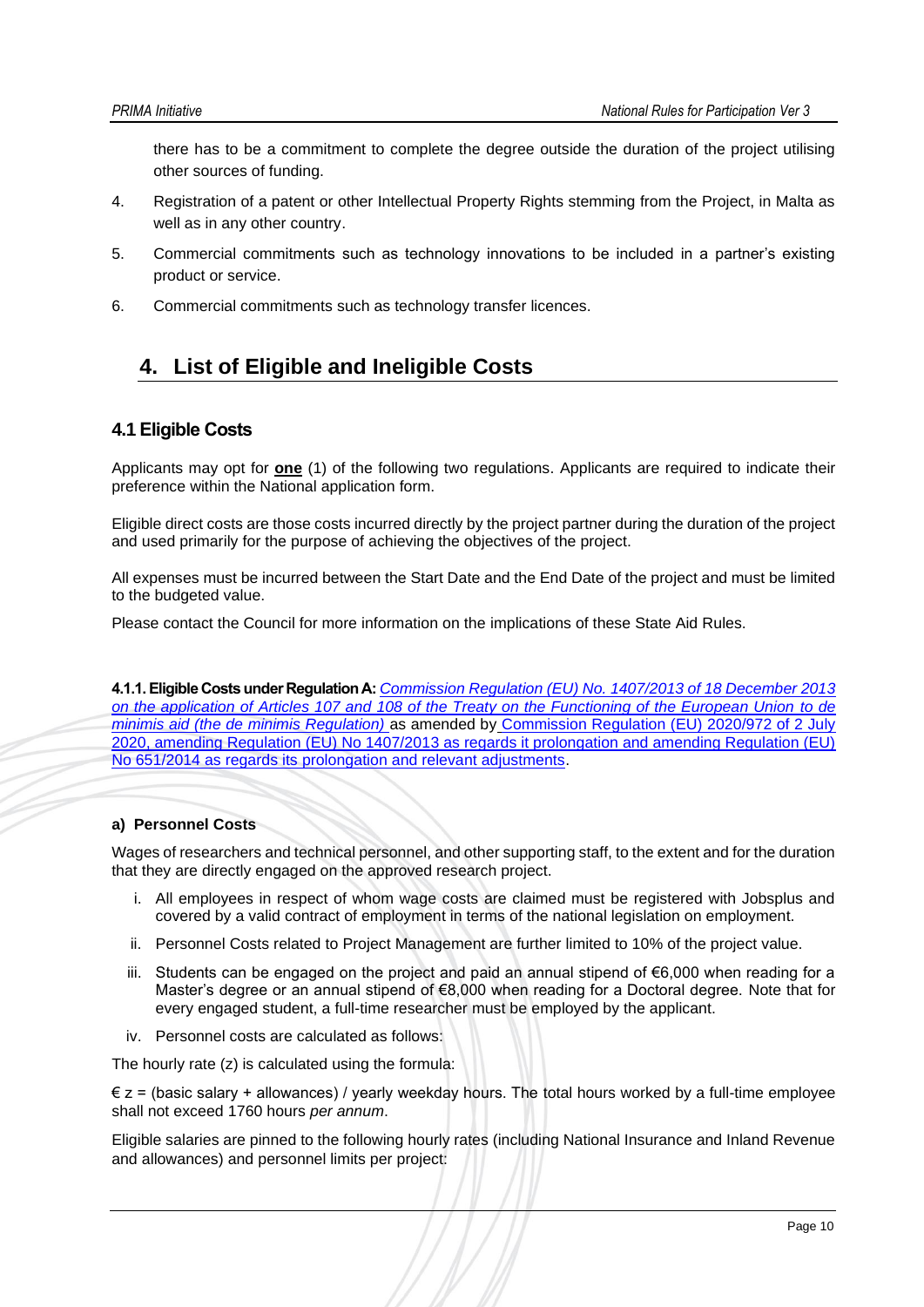| <b>Role in Project</b>                                                     | <b>Hourly rates</b>          | Limits per project |
|----------------------------------------------------------------------------|------------------------------|--------------------|
| Management or equivalent                                                   | Up to €41.49/hour            | Max 2 per project  |
| Senior<br>Researcher*<br>or<br>equivalent                                  | € 23.97/hour to € 33.69/hour | Max 2 per project  |
| Researcher <sup>¥</sup> or equivalent                                      | € 13.29 to € 23.95/hour      | No limits          |
| Operational,<br>technician,<br>research support assistant or<br>equivalent | Up to $\in$ 13.28/hour       | No limits          |

*The rates stated in the table above are for the year 2021. For subsequent years a 5% increase per year is allowed.* 

\*The term 'senior researcher' is to be used for a postdoctoral researcher with a specialist and high level of local and international experience in the field. Individuals possessing a high level of experience in industry can still be considered.

¥The term 'researcher' is to be used for a Bachelor's, Master's or a Ph.D degree holder and hence the hourly rate should be equivalent to the degree held by the relevant individual.

Personnel in salary brackets that are higher than those noted above will still only be reimbursed at the rates of the eligible brackets above depending on their role in the project. The hourly rates will have to be noted in the application along with the number of hours on the project per individual.

v. Filled time sheets are to be retained for all personnel, including students, as proof of number of hours spent on the project. Documentation of the utilisation of the employees' internally funded research quota for other research activities is to be retained as this evidence may be required by the auditors.

#### **b) Specialised equipment and research consumables**

Purchase of specialised equipment including software. Overall value of consumables typically cannot exceed 30% of project value. Proposals with consumables exceeding 30% of the project value need to be discussed at application stage.

#### **c) Travel and Subsistence**

For the attendance of consortium meetings, only 1 person will be eligible to attend the meeting.

For the attendance of international conferences, only 1 person will be eligible to attend per six (6) months.

Eligible costs under this section include the cost of economy flights, public transport and other expenses that have been incurred for the purpose of the project after selection of the most economic solutions. Per diems are payable for travel up to a maximum of 14 days in a row.

#### **d) Other Operating Expenses**

Other operating expenses incurred directly as a result of the project. These must be approved beforehand by the Council and must not fall under ineligible costs. Details shall need to be provided in the National Application Form and ideally would have been discussed with the National Contact Point before submission.

#### **e) Costs of IP and knowledge transfer activities**

Costs of knowledge transfer activities and patents bought or licensed from outside sources at arm's length conditions.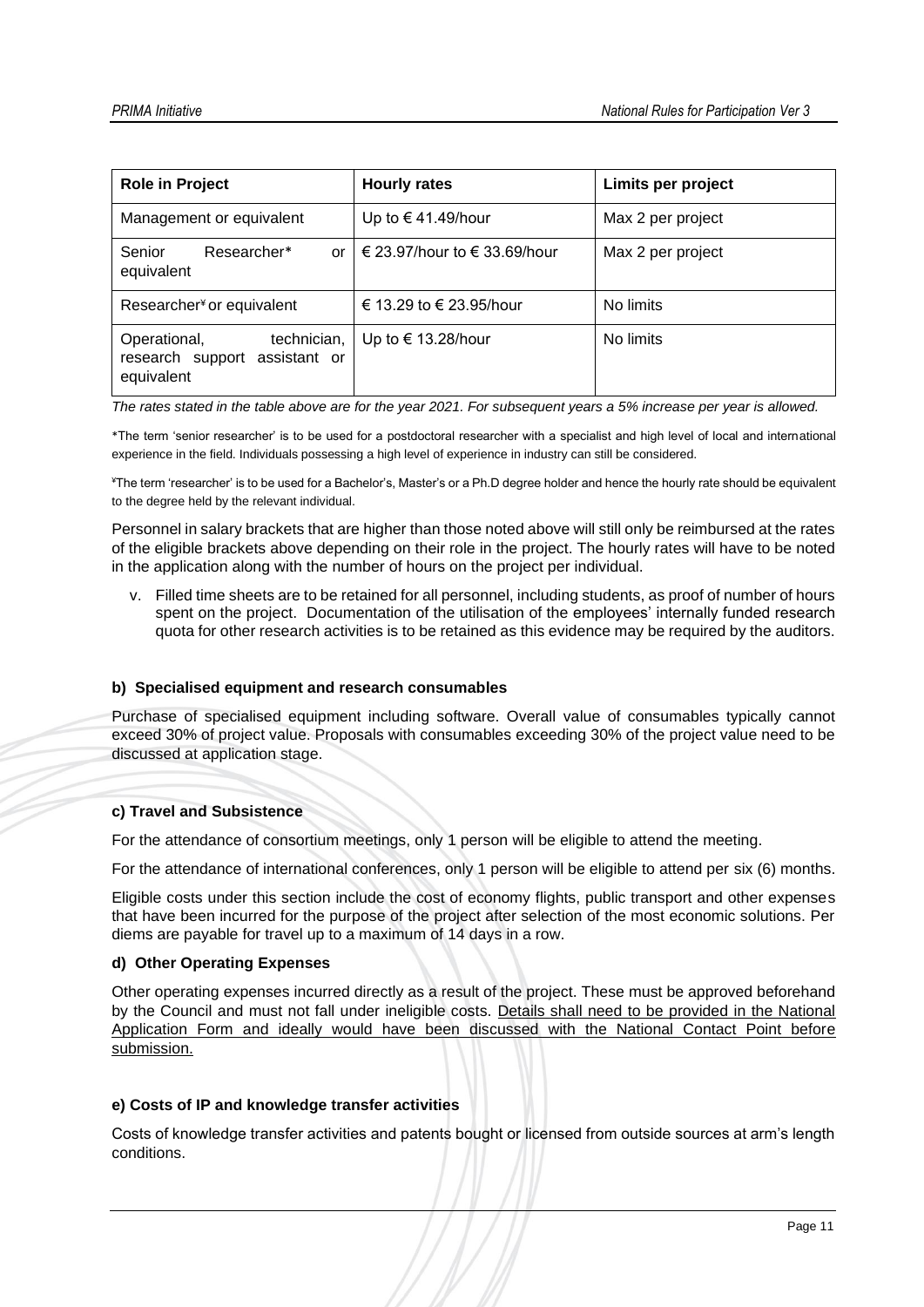#### **f) Overheads**

Overheads (also known as eligible indirect costs) will be covered at 10% of direct eligible costs, excluding the costs of subcontracting as well as for items of equipment above €5000 and consumables above €5000.

Note that for equipment, the capping of €500 is per piece, while for consumables, the capping of €500 is for the total amount of consumables per partner.

#### **g) Subcontracted activities**

Subcontracted activities shall be allowed up to a limit of 25% of the project value, provided that prior approval is attained from the Council before subcontracting to ensure fair procurement procedures.

#### *Additional Provisions*

Eligible Costs are to conform to the following and are subject to the final audit scrutiny:

- Any expenses incurred during the course of the project must be consistent with the principles of economy, efficiency and effectiveness.
- In the event of purchases of any value, private entity partners are required to demonstrate adequate marketing testing.
- Public entity partners are to follow Public Procurement Regulations in their entity.
- Any calls for the recruitment of personnel on a project is to be conducted in a strictly transparent manner and is to include a public call in the form of an online advert and interview process.
- Commercial transactions between any applicants or consortium partners, or between any applicants or a consortium partner and a company with similar shareholding to a consortium partner, is not allowed. All transactions need to be carried out in line with the arm's length principle outlined in Section 1.3.

#### *Aid Intensity*

The financial contribution to a project partner applying under Regulation A shall be 75% of the eligible costs incurred on the project by that project partner. The partner must finance the remaining 25% of the eligible costs. It is not possible for a Partner to cover the contribution of 25% 'in-kind'.

#### *Applicable State Aid Regulations and Obligations*

Assistance provided under Regulation A of these National Rules for Participation is in line with the [Commission Regulation \(EU\) No. 1407/2013 of 18 December 2013 on the application of Articles 107 and](http://ec.europa.eu/competition/state_aid/legislation/de_minimis_regulation_en.pdf)  [108 of the Treaty on the Functioning of the European Union to de minimis aid \(the de minimis](http://ec.europa.eu/competition/state_aid/legislation/de_minimis_regulation_en.pdf)  [Regulation\).a](http://ec.europa.eu/competition/state_aid/legislation/de_minimis_regulation_en.pdf)s amended by [Commission Regulation \(EU\) 2020/972 of 2 July 2020, amending Regulation](https://eur-lex.europa.eu/legal-content/EN/TXT/PDF/?uri=CELEX:32020R0972&from=EN)  [\(EU\) No 1407/2013 as regards it prolongation and amending Regulation \(EU\) No 651/2014 as regards its](https://eur-lex.europa.eu/legal-content/EN/TXT/PDF/?uri=CELEX:32020R0972&from=EN)  [prolongation and relevant adjustments.](https://eur-lex.europa.eu/legal-content/EN/TXT/PDF/?uri=CELEX:32020R0972&from=EN)

The total amount of *de minimis* aid granted to a single undertaking shall not exceed the amount of €200,000 over any period of three consecutive fiscal years. The total amount of *de minimis* aid granted to a single undertaking performing road freight transport for hire or reward shall not exceed €100 000 over any period of three fiscal years.

This aggregate maximum threshold applies in principle to all economic sectors with the exception of the road transport, agriculture and fisheries sectors for which different thresholds and criteria apply. This period covers the fiscal year concerned as well as the previous two fiscal years. 'Fiscal year' means the fiscal year as used for tax purposes by the undertaking concerned.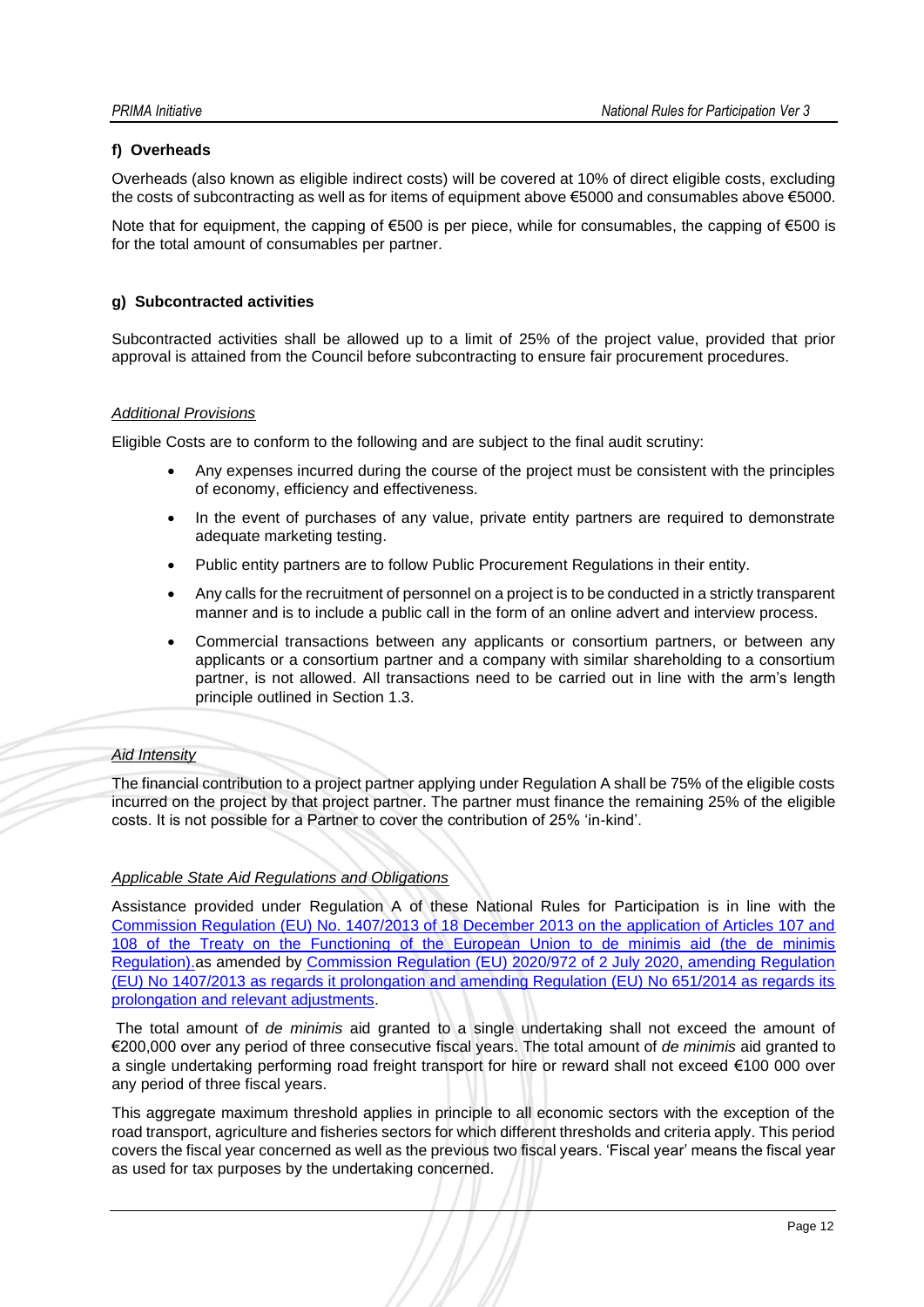This maximum threshold would include all State aid granted under this aid scheme and any other State aid measure granted under the *de minimis* rule including that received from any entity other than the Malta Council for Science and Technology. Any *de minimis* aid received in excess of the established threshold will have to be recovered, with interest, from the undertaking receiving the aid.

The de minimis declaration form must be filled in and submitted together with the national application form.

Assistance approved under this aid scheme is NOT:

- i. Aid granted to undertakings active in the fishery and aquaculture sector, as covered by Council Regulation (EC) No. 104/2000.
- ii. Aid granted to undertakings active in the primary production of agricultural products.
- iii. Aid granted to undertakings active in the sector of processing and marketing of agricultural products, in the following cases:
	- a. Where the amount of the aid is fixed on the basis of the price or quantity of such products purchased from primary producers or put on the market by the undertakings concerned.
	- b. Where the aid is conditional on being partly or entirely passed on to primary producers.
- iv. Aid to export-related activities towards third countries or Member States, namely aid directly linked to the quantities exported, to the establishment and operation of a distribution network or to other current expenditure linked to the export activity.
- v. Aid contingent upon the use of domestic over imported goods.
- vi. Aid for the acquisition of road freight transport vehicles granted to undertakings performing road freight transport for hire or reward.

Where an undertaking is active in the sectors referred to in points (i), (ii) and (iii) above as well as in other sectors falling within the scope of the *de minimis Regulation*, the Council will ensure a separation of the activities or distinction of costs. Only those sectors eligible for assistance under the *de minimis Regulation* will be assisted. Activities in the sectors excluded from the scope of the de minimis Regulation will not benefit from assistance under this aid scheme.

In terms of Article 5 of the *de minimis Regulation*, *de minimis* aid granted under this initiative may be cumulated with *de minimis* aid granted in accordance with Commission Regulation (EU) No 360/2012 up to the ceiling laid down in that Regulation. It may be cumulated with *de minimis* aid granted in accordance with other de *minimis regulations* up to the relevant ceiling fixed in terms of these National Rules for Participation.

*De minimis aid* approved under this initiative shall not be cumulated with State aid in relation to the same eligible costs or with State aid for the same risk finance measure, if such cumulation would exceed the highest relevant aid intensity or aid amount fixed in the specific circumstances of each case by a block exemption regulation or a decision adopted by the European Commission. *de minimis aid* which is not granted for or attributable to specific eligible costs may be cumulated with other State aid granted under a block exemption regulation or a decision adopted by the Commission.

**4.1.2. Eligible Costs under Regulation B:** *[Commission Regulation \(EU\) No 651/2014 of 17 June 2014](https://eur-lex.europa.eu/legal-content/EN/TXT/PDF/?uri=CELEX:32014R0651&from=EN)  [declaring certain categories of aid compatible with the internal market in application of Articles 107 and](https://eur-lex.europa.eu/legal-content/EN/TXT/PDF/?uri=CELEX:32014R0651&from=EN) 108 [of the Treaty.](https://eur-lex.europa.eu/legal-content/EN/TXT/PDF/?uri=CELEX:32014R0651&from=EN)* as amended by [Commission Regulation \(EU\) No 2017/1084 of 14 June 2017 amending](https://eur-lex.europa.eu/legal-content/EN/TXT/PDF/?uri=CELEX:32017R1084&from=EN)  [Regulation \(EU\) No 651/2014 as regards aid for port and airport infrastructure, notification thresholds for](https://eur-lex.europa.eu/legal-content/EN/TXT/PDF/?uri=CELEX:32017R1084&from=EN)  [aid for culture and heritage conservation and for aid for sport and multifunctional recreational](https://eur-lex.europa.eu/legal-content/EN/TXT/PDF/?uri=CELEX:32017R1084&from=EN)  [infrastructures, and regional operating aid schemes for outermost regions and amending Regulation \(EU\)](https://eur-lex.europa.eu/legal-content/EN/TXT/PDF/?uri=CELEX:32017R1084&from=EN)  [No 702/2014 as regards the calculation of eligible costs,](https://eur-lex.europa.eu/legal-content/EN/TXT/PDF/?uri=CELEX:32017R1084&from=EN) and by [Commission Regulation \(EU\) 2020/972 of](https://eur-lex.europa.eu/legal-content/EN/TXT/PDF/?uri=CELEX:32020R0972&from=EN)  [2 July 2020 amending Regulation \(EU\) No 1407/2013 as regards its prolongation and amending Regulation](https://eur-lex.europa.eu/legal-content/EN/TXT/PDF/?uri=CELEX:32020R0972&from=EN)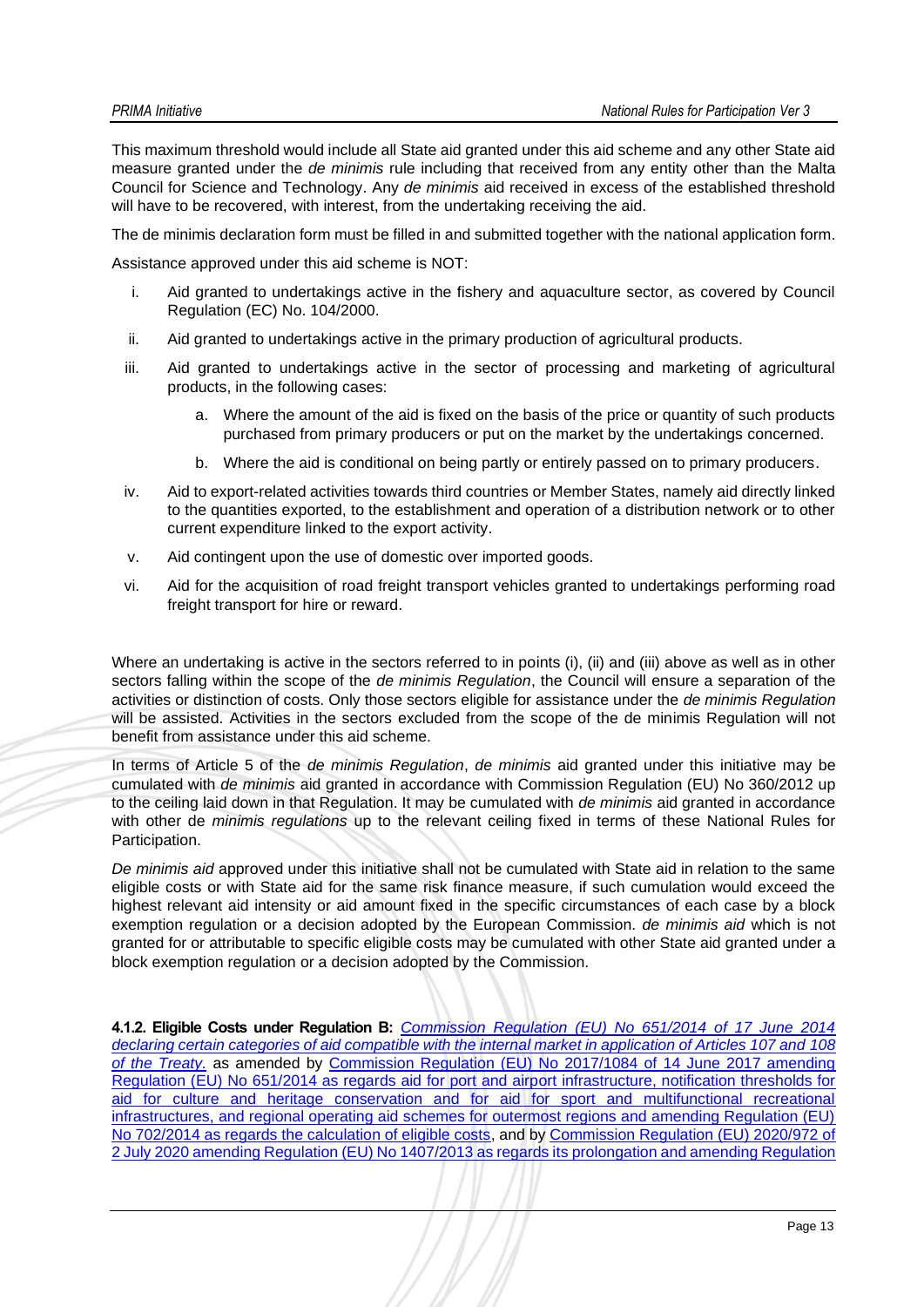[\(EU\) No 651/2014 as regards its prolongation and relevant adjustments, and as may be subsequently](https://eur-lex.europa.eu/legal-content/EN/TXT/PDF/?uri=CELEX:32020R0972&from=EN)  [amended.](https://eur-lex.europa.eu/legal-content/EN/TXT/PDF/?uri=CELEX:32020R0972&from=EN)

#### **a) Personnel Costs**

Wages of researchers and technical personnel, and other supporting staff, to the extent and for the duration that they are directly engaged on the approved research project.

i) All employees in respect of whom wage costs are claimed must be registered with Jobsplus and covered by a valid contract of employment in terms of the national legislation on employment.

ii) Personnel Costs related to Project Management are further limited to 10% of the project value.

iii) Students can be engaged on the project and paid an annual stipend of €6,000 when reading for a master's degree or an annual stipend of €8,000 when reading for a Doctoral degree. Note that for every engaged student, a full-time researcher must be employed by the applicant.

iv) Personnel costs are calculated as follows:

The hourly rate (z) is calculated using the formula:

 $\epsilon$  z = (basic salary + allowances) / yearly weekday hours. The total hours worked by a full-time employee shall not exceed 1760 hours *per annum*.

Eligible salaries are pinned to the following hourly rates (including National Insurance and Inland Revenue and allowances) and personnel limits per project:

| <b>Role in Project</b>                                                        | <b>Hourly rates</b>          | Limits per project |  |
|-------------------------------------------------------------------------------|------------------------------|--------------------|--|
| Management or equivalent                                                      | Up to $\in$ 41.49/hour       | Max 2 per project  |  |
| Senior<br>Researcher*<br>or<br>equivalent                                     | € 23.97/hour to € 33.69/hour | Max 2 per project  |  |
| Researcher <sup>¥</sup> or equivalent                                         | € 13.29 to € 23.95/hour      | No limits          |  |
| technician,<br>Operational,<br>assistant or<br>research support<br>equivalent | Up to $\in$ 13.28/hour       | No limits          |  |

*The rates stated in the table above are for the year 2021. For subsequent years a 5% increase per year is allowed.* 

\*The term 'senior researcher' is to be used for a postdoctoral researcher with a specialist and high level of local and international experience in the field. Individuals possessing a high level of experience in industry can still be considered.

¥The term 'researcher' is to be used for a Bachelor's, Master's or a Ph.D degree holder and hence the hourly rate should be equivalent to the degree held by the relevant individual.

Personnel in salary brackets that are higher than those noted above will still only be reimbursed at the rates of the eligible brackets above depending on their role in the project. The hourly rates will have to be noted in the application along with the number of hours on the project per individual.

v. Filled time sheets are to be retained for all personnel, including students, as proof of number of hours spent on the project. Documentation of the utilisation of the employees' internally funded research quota for other research activities is to be retained as this evidence may be required by the auditors.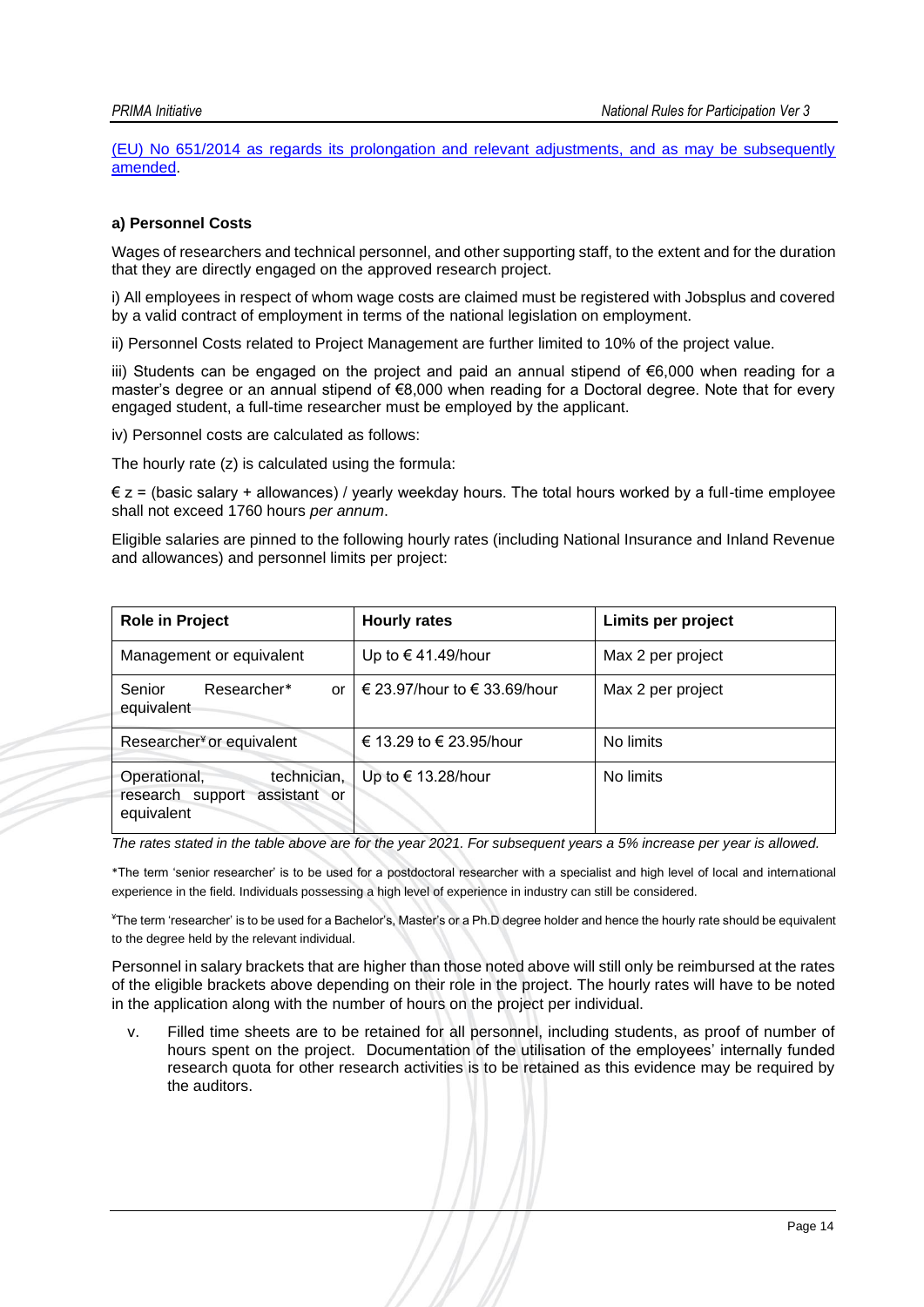#### **b) Specialised equipment and research consumables**

Purchase of specialised equipment including software. Overall value of consumables typically cannot exceed 30% of project value. Proposals with consumables exceeding 30% of the project value need to be discussed at application stage.

Costs of instruments and equipment are eligible to the extent and for the period used for the project. Where such instruments and equipment are not used for their full life for the project, **only the depreciation costs** corresponding to the life of the project, as calculated on the basis of generally accepted accounting principles are considered as eligible.

The deprecation costs must be verified by a Certified Public Accountant.

#### **c) Costs of IP and knowledge transfer activities**

Costs of knowledge transfer activities and patents bought or licensed from outside sources at arm's length conditions.

#### **d) Other Operating Expenses**

Other operating expenses incurred directly as a result of the project. These must be approved beforehand by the Council and must not fall under ineligible costs. Details shall need to be provided in the National Application Form and ideally would have been discussed with the National Contact Point before submission.

#### **e) Overheads**

Overheads (also known as eligible indirect costs) that are incurred directly as a result of the project will be covered at 10% of direct eligible costs, excluding the costs of subcontracting as well as for items of equipment above €5000 and consumables above €5000. Note that for equipment, the capping of €500 is per piece, while for consumables, the capping of €500 is for the total amount of consumables per partner.

#### **f) Subcontracting Activities**

Subcontracted activities shall be allowed up to a limit of 25% of the project value, provided that prior approval is attained from the Council before subcontracting to ensure fair procurement procedures

#### *Aid Intensity*

The aided part of the research and development project shall completely fall within one or more of the following categories:

- a) Fundamental research
- b) Industrial research
- c) Experimental development

The aid intensity for each beneficiary shall not exceed the following thresholds: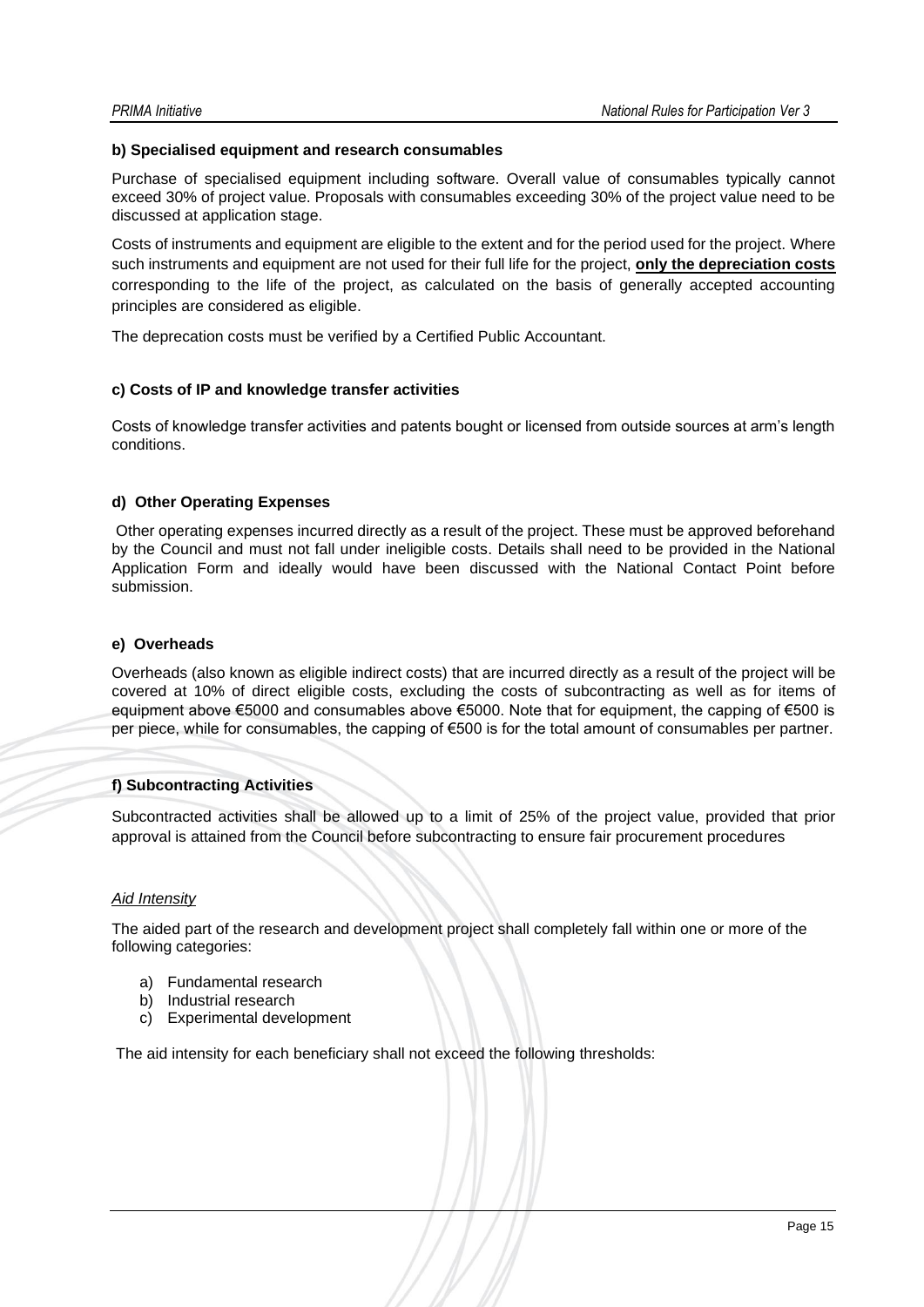| Type of Research                                                                                                | <b>Small</b><br>Undertaking | <b>Medium</b><br>Undertaking | Large<br><b>Undertaking</b> |
|-----------------------------------------------------------------------------------------------------------------|-----------------------------|------------------------------|-----------------------------|
| Fundamental Research                                                                                            | 100%                        | 100%                         | 100%                        |
| Industrial Research                                                                                             | 70%                         | 60%                          | 50%                         |
| Industrial Research with an<br>effective Collaboration and/or<br>widely<br>results<br>are and a<br>disseminated | 80%                         | 75%                          | 65%                         |
| <b>Experimental Development</b>                                                                                 | 45%                         | 35%                          | 25%                         |
| Experimental Development<br>with an effective collaboration<br>and/or results are widely<br>disseminated        | 60%                         | 50%                          | 40%                         |

The project involves effective collaboration if at least one of the following (a or b) requirements is satisfied:

- a. Project is being undertaken between undertakings among which at least one is an SME, or is carried out in at least two Member States, or in a Member State and in a Contracting Party of the EEA Agreement, and no single undertaking bears more than 70% of the eligible costs,
- **or**
- b. Between an undertaking and one or more Research and Knowledge-dissemination Organisation/s, where the latter bear at least 10% of the eligible costs and have the right to publish their own research results.

For the results of the project to be considered as widely disseminated, this must be done through conferences, publications, open access repositories, or free or open-source software. The activities to be undertaken to satisfy these criteria must be clearly made visible in the National Application Form.

The amount of assistance granted to participants will not exceed the thresholds laid down in Article 4(1) (i) of Commission Regulation (EU) No 651/2014.

#### *Additional Provisions*

Eligible Costs are to conform to the following and are subject to the final audit scrutiny:

- Any expenses incurred during the course of the project must be consistent with the principles of economy, efficiency and effectiveness.
- In the event of purchases of any value, private entity partners are required to demonstrate adequate marketing testing.
- Public entity partners are to follow Public Procurement Regulations in their entity.
- Any calls for the recruitment of staff on a project is to be conducted in a strictly transparent manner and is to include a public call in the form of an online advert and interview process.
- Commercial transactions between any Applicants or consortium partners, or between any Applicants or a consortium partner and a company with similar shareholding to a consortium partner, is not allowed. All transactions need to be carried out in line with the arm's length principle outlined in Section 1.3.

#### *Applicable State Aid Regulations and Obligations*

The terms and conditions set out in Regulation B of these National Rules for Participation are in line with the *Commission Regulation (EU) No 651/2014 of 17 June 2014 declaring certain categories of aid*  compatible with the internal market in application of Articles 107 and 108 of the Treaty, as amended by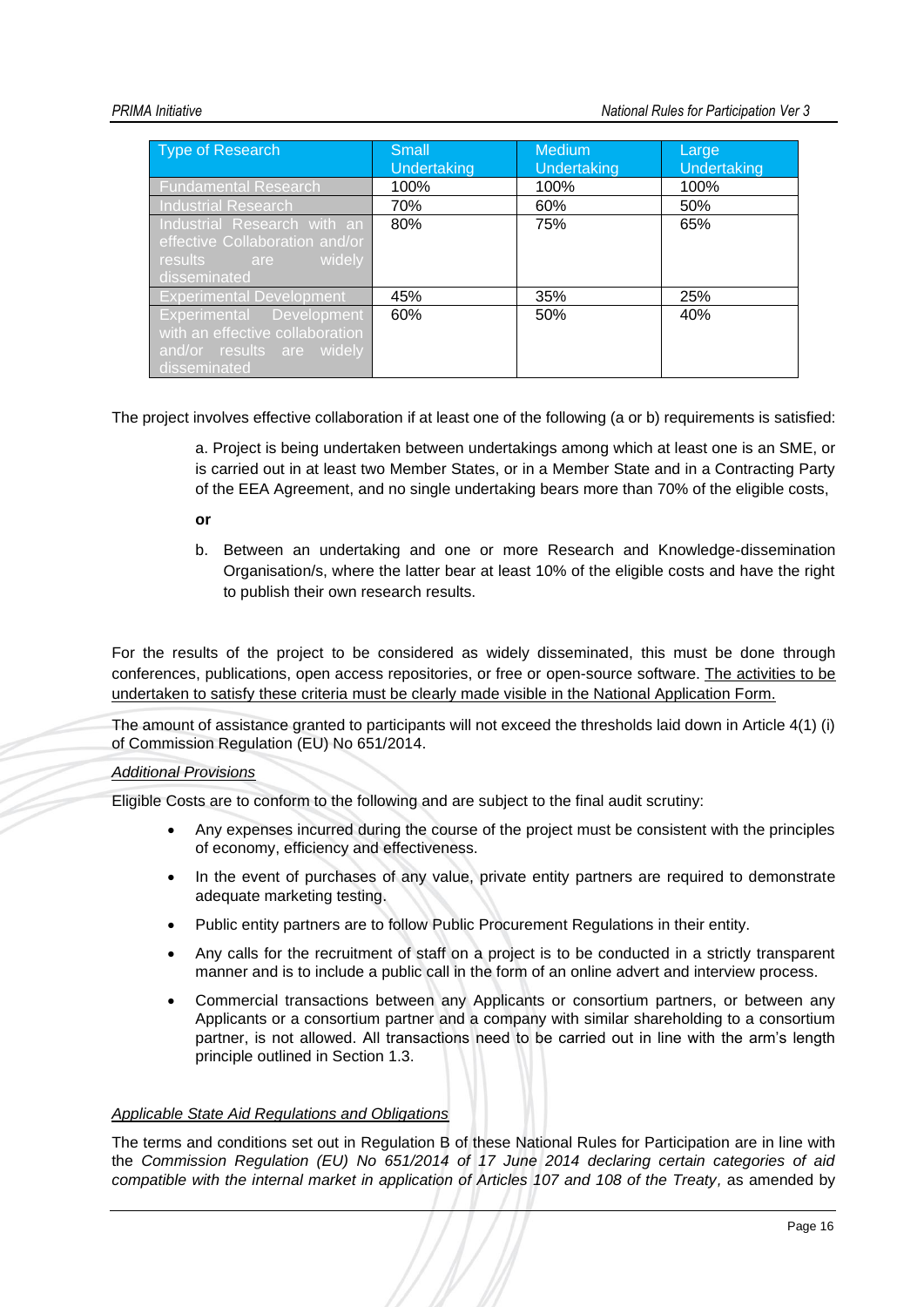*[Commission Regulation \(EU\) No 2017/1084 of 14 June 2017 amending Regulation \(EU\) No 651/2014 as](https://eur-lex.europa.eu/legal-content/EN/TXT/PDF/?uri=CELEX:32017R1084&from=EN)  [regards aid for port and airport infrastructure, notification thresholds for aid for culture and heritage](https://eur-lex.europa.eu/legal-content/EN/TXT/PDF/?uri=CELEX:32017R1084&from=EN)  [conservation and for aid for sport and multifunctional recreational infrastructures, and regional operating](https://eur-lex.europa.eu/legal-content/EN/TXT/PDF/?uri=CELEX:32017R1084&from=EN)  [aid schemes for outermost regions and amending Regulation \(EU\) No 702/2014 as regards the calculation](https://eur-lex.europa.eu/legal-content/EN/TXT/PDF/?uri=CELEX:32017R1084&from=EN)  [of eligible costs.](https://eur-lex.europa.eu/legal-content/EN/TXT/PDF/?uri=CELEX:32017R1084&from=EN)* [Subsequently amended by Commission Regulation \(EU\) 2020/972 of 2 July 2020](https://eur-lex.europa.eu/legal-content/EN/TXT/PDF/?uri=CELEX:32020R0972&from=EN)  [amending Regulation \(EU\) No 1407/2013 as regards its prolongation and amending Regulation \(EU\) No](https://eur-lex.europa.eu/legal-content/EN/TXT/PDF/?uri=CELEX:32020R0972&from=EN)  [651/2014 as regards its prolongation and relevant adjustments, and as may be subsequently amended.](https://eur-lex.europa.eu/legal-content/EN/TXT/PDF/?uri=CELEX:32020R0972&from=EN)

Assistance will not be granted if the aid is:

- i. related to export activities towards third countries or Member States, namely aid directly linked to quantities exported, to the establishment and operation of a distribution network or to the other current expenditure linked to export activity.
- ii. contingent upon the use of domestic in preference to imported goods.
- iii. granted in the sector of processing and marketing of agricultural products, in the following cases:
	- i. where the amount of the aid is fixed on the basis of the price or quantity of such products purchased from primary producers or put on the market by the undertakings concerned;
	- ii. where the aid is conditional on being partly or entirely passed on to primary producers.
- iv. granted in favour of a beneficiary which is subject to an outstanding recovery order following a previous Commission decision declaring an aid granted by Malta illegal and incompatible with the internal market.
- v. granted in favour of an undertaking in difficulty defined in terms of the Commission Regulation (EU) No 651/2014 of 17 June 2014, unless the undertaking was not in difficulty on 31 December 2019 but then became an 'undertaking in difficulty' in the period from 1 January 2020 to 30 June 2021.

Aid approved by the Corporation in terms of these National Rules for Participation will be suspended until the undertaking has reimbursed old, unlawful and incompatible aid that is subject to a recovery.

Rule on *cumulation of aid* shall be in line with Article 8 of the Commission Regulation (EU) No 651/2014 of 17th June 2014.

In determining whether the notification thresholds and the maximum aid intensities are respected, the total amount of State aid for the aided activity or project or undertaking shall be taken into account.

Where Union funding centrally managed by the institutions, agencies, joint undertakings or other bodies of the Union that is not directly or indirectly under the control of the Member State is combined with State aid, only the latter shall be considered for determining whether notification thresholds and maximum aid intensities or maximum aid amounts are respected, provided that the total amount of public funding granted in relation to the same eligible costs does not exceed the most favourable funding rate laid down in the applicable rules of Union law.

Aid granted under this incentive may only be cumulated with:

- a) any other State aid, as long as those measure concern different identifiable eligible costs,
- b) any other State aid, in relation to the same eligible costs, partly or fully overlapping, only if such cumulation does not exceed the highest aid intensity or aid amount applicable to the aid under Commission Regulation (EU) No 651/2014.

Aid awarded under these Incentive Guidelines shall not be cumulated with any *de minimis* aid in respect of the same eligible costs if such cumulation would result in an aid intensity exceeding those laid down in these Incentive Guidelines.

#### <span id="page-17-0"></span>**4.2 Ineligible Costs**

The following expenditure shall be considered as ineligible costs: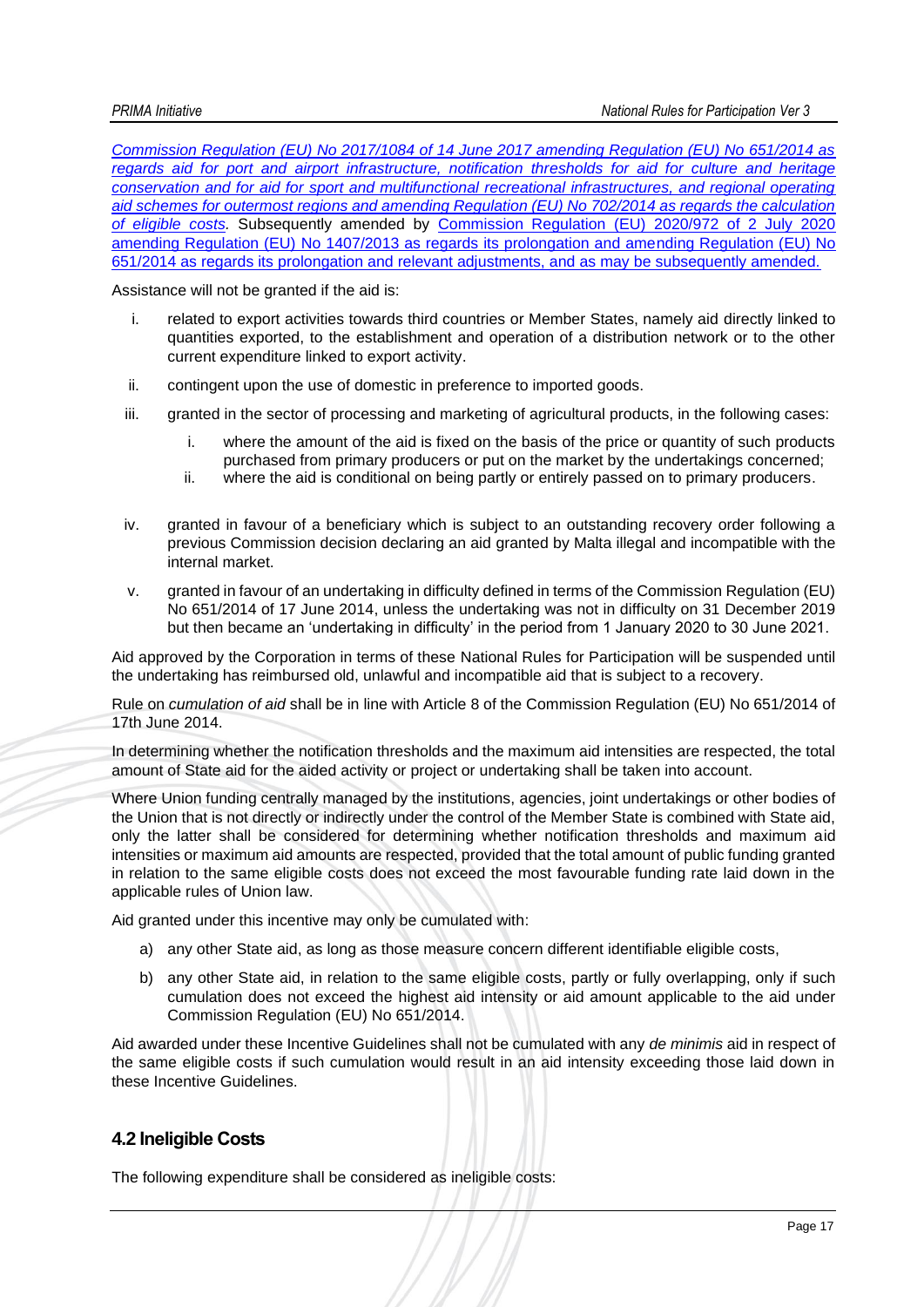- Expenses related to loans, interest, etc.
- Recoverable value added tax.
- Expenses which are recoverable through other funding mechanisms.
- Re-purchase of equipment originally procured through other funding mechanisms.
- Purchase of equipment and services from partners or their subsidiaries.
- Opportunity costs related to foregone production and production downtime arising from the allocation of resources to the Project.
- Any activity related to the reproduction of a commercial product or process by a physical examination of an existing system or from plans, blueprints, detailed specifications or publicly available information.
- Standard office equipment.
- Personnel hours for travelling.
- Travel and Subsistence is an ineligible cost in relation to applications submitted under Regulation B
- Any other costs not listed down in Section 4.1.1 and 4.1.2.

### <span id="page-18-0"></span>**5. Evaluation**

Proposal applications will be checked for eligibility by both the PRIMA secretariat as well as the individual participating entities. Apart from the overall proposal submission done by the Project Coordinator through the online submission platform of the PRIMA website, National partners will be required to submit a **National Application Form** (only at the pre-proposal stage, however the Council reserves the right to request more information during the full proposal submission stage) to the Council which may be downloaded from the Council's website or by contacting the Council. Any discrepancies will result in the overall proposal being ineligible.

The Council may undertake a due diligence exercise through its contractors for the purpose of administrative compliance. Further assurances, such as bank guarantees, may be required at the discretion of the Council.

Pre-/Proposals that pass the eligibility check will then be scientifically evaluated by PRIMA in accordance with their stipulated evaluation criteria (following Horizon 2020 evaluation rules). For applications submitted under Regulation B of these National Rules for Participation, scientific evaluators shall be appointed to confirm, or otherwise, the proposed Research and Development type chosen by the applicant, as per the respective definitions of Fundamental Research, Industrial Research and Experimental Development. Definitions can be found in Section 1.3 of these National Rules for Participation. The aid intensity and grant amount will be awarded accordingly.

### <span id="page-18-1"></span>**6. Post Selection Process**

#### <span id="page-18-2"></span>**6.1 The Grant Agreement**

For each project approved for funding, individual **Grant Agreements** will be signed between the successful Applicant and the Malta Council for Science and Technology. This Agreement will act as the basis for project funding and will regulate the transfer of funds to National beneficiaries based on these regulations.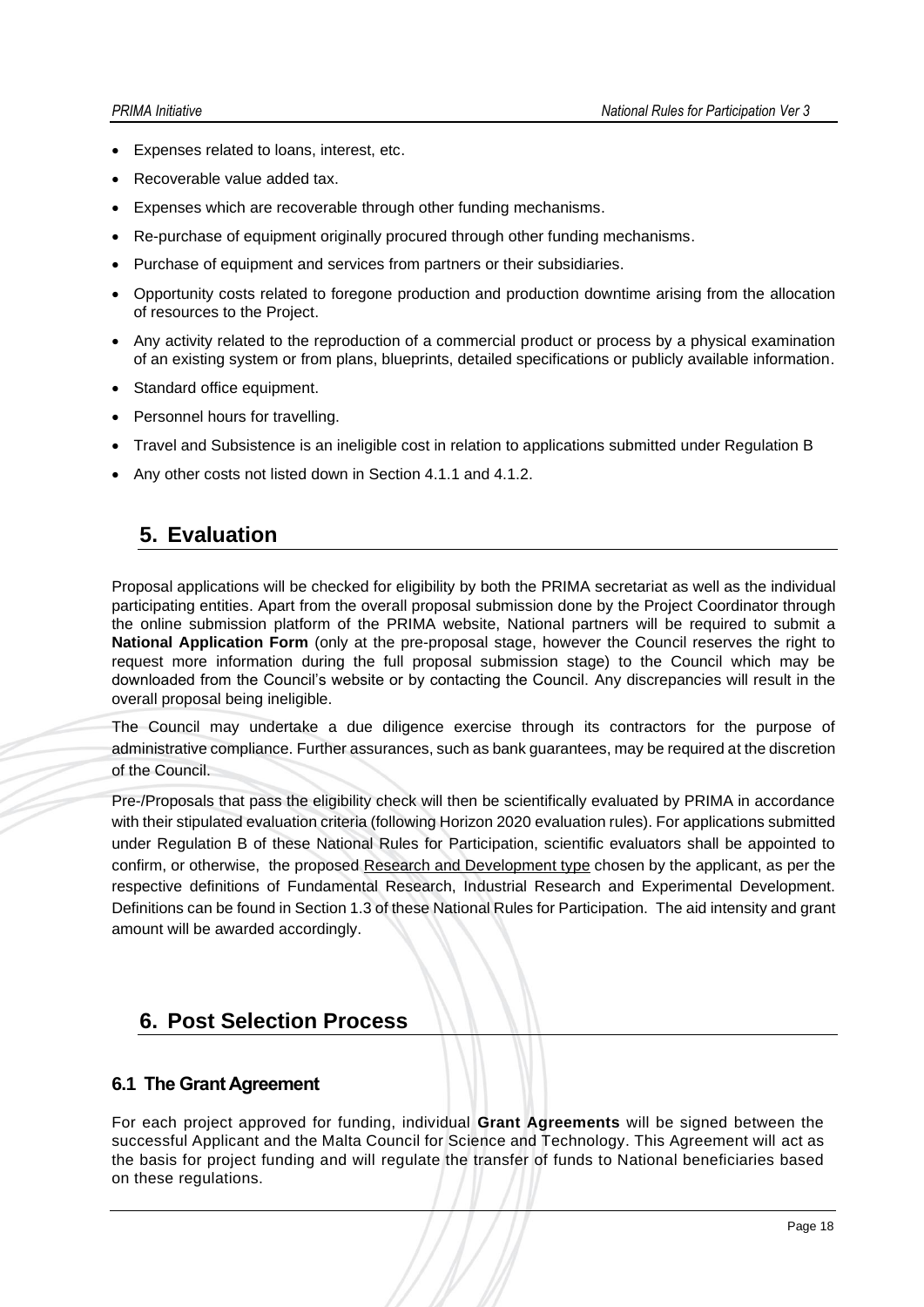The Project Coordinator has to decide with the project partners on a common starting date for the project and send this information to all the funding bodies involved in funding this project in or der to ensure that the National Contracts are synchronised in time to cover all the periods of the project.

The Council reserves the right not to proceed with signing any National Grant Agreement in the event that it results that doing so would be too high an exposure risk to the Council.

The Project Contact Point must provide two (2) images related to the project and an abstract upon signing the Grant Agreement. These will be used to publicise the award.

#### <span id="page-19-0"></span>**6.2 Start Date and End Date**

The project will start on a pre-determined date as agreed by all the respective parties and determined in the Grant Agreement, in line with Section 3.1 of the National Rules for Participation.

In view of the particular nature of the Grant Agreement, the said agreement will not be signed simultaneously by all parties but will be signed by all the parties separately. Each party will signify the date of signing and the Grant Agreement will come into force on the date on which the final signature is made thereon (hereinafter the "Agreement Date").

Between the Agreement Date and the Start Date, the Project Contact Point should ensure that all activities required for a smooth project start are completed.

To be eligible for funding, all expenses must be incurred between the Start Date and the End Date of the Project.

#### <span id="page-19-1"></span>**6.3 Double Funding**

Funding under this joint initiative is made available on the basis that the Applicant has not benefited and will not benefit from any other grant or financial incentive of whatever nature, applied for and/or utilised for the same scope as that subject of the funding requested under this joint initiative. Provided that, in the case where the application covers work that is part of a larger project, the Applicant must submit a table as an appendix to the application form that shows a comprehensive list of the items of work and the source of funding for each item.

The Applicant will be required to sign a declaration to this effect and authorising the Council to exchange essential information related to the project with other funding agencies, both local and overseas, for any necessary checks.

### **6.4 Project Extensions**

Time extension requests are unlikely to be accepted unless these are due to extenuating circumstances that are deemed by the Council as having been unavoidable by the partners following all efforts and best practice project management. In exceptional cases, even though the Council may deem a request for extension as valid, this would need to be communicated by the Project Coordinator and all other funding agencies shall need to be in agreement. PRIMA secretariat must also be informed of such extensions and approval sought. If a common agreement is not reached between the funding bodies, the request will automatically be declined.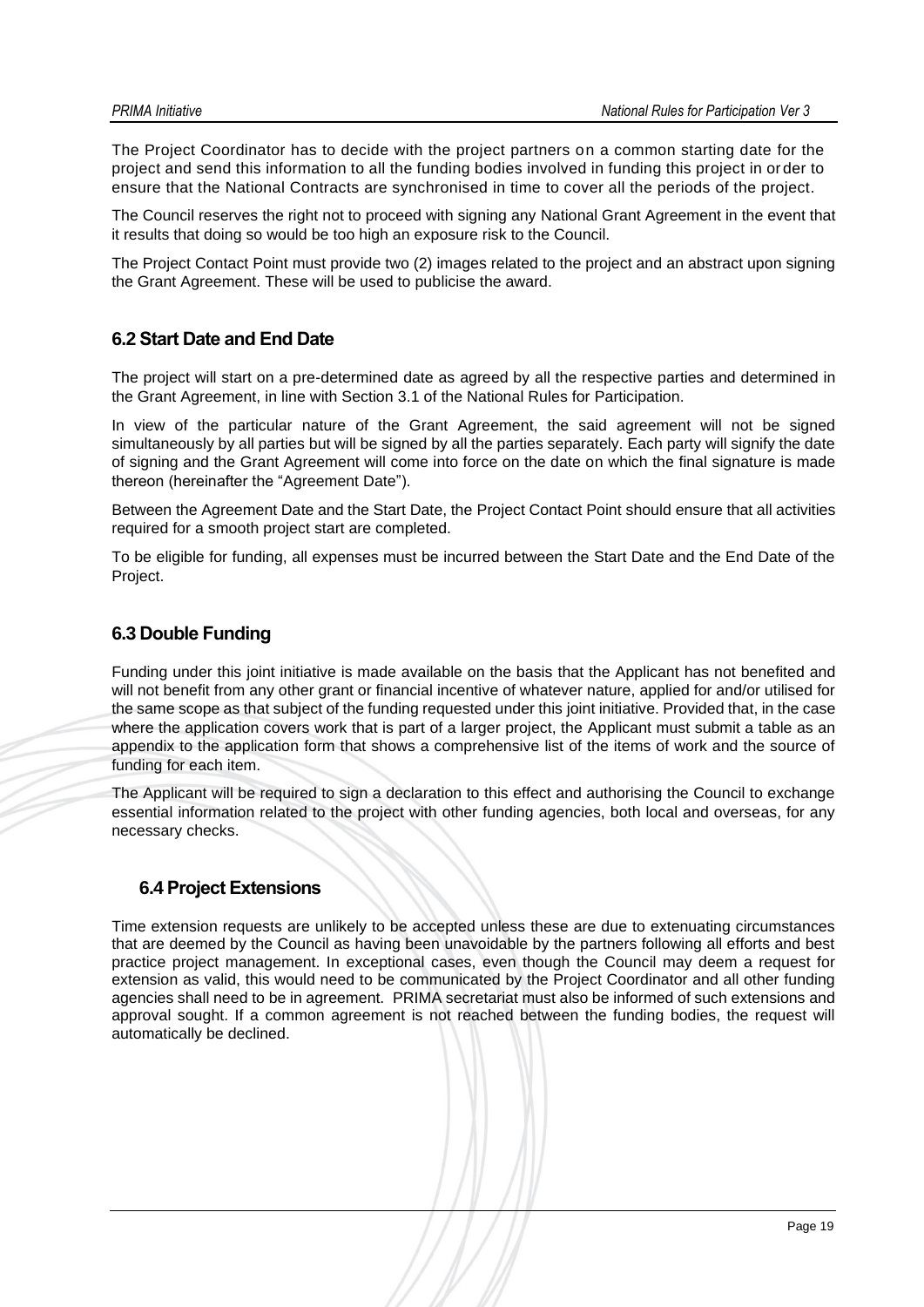### <span id="page-20-0"></span>**7. Funding, Management and Progress Monitoring**

#### <span id="page-20-1"></span>**7.1 Allocation and Disbursement of Funding**

Following the termination of the project or expiry of the Grant Agreement, the Project Contact Point will be required to submit a Final Technical Project Report for the whole project, thus covering the work undertaken.

For the purpose of funding and reporting, a project submission shall be divided into a number of Stages. Each Stage shall be of 12 months duration. Funding for any one Stage shall not exceed 80% of the total project financial contribution due. Total financial contribution over the lifetime of the project shall not exceed the funding limit as established in the Grant Agreement, irrespective of actual expenditure.

The periodic funding will be allocated according to the following schedule:

1. For the first Stage, the Council will make an initial advance payment of 100% of the due financial contribution in relation to that particular Stage. This will be calculated on the Applicant's component of projected expenditure for that Stage and include both direct and indirect costs.

In the case of a single-Stage project (one 12-month period), the Council will make an advance payment to the applicant equivalent to 80% of the due financial contribution calculated on the projected costs. This will include both direct and indirect eligible costs.

2. At the end of each Stage, the Project Contact Point will be required to submit a Technical Stage Report and a Financial Stage Report to the Council with details of actual expenditure over the past stage, together with an updated forecast of projected expenditure for the following stage.

Both stage reports have to be approved by the Council before moving to the next stage. This should be in line with the templates for stage and final reports as provided by the Council and annexed to the Grant Agreement.

- 3. For the second and subsequent Stage, the Council will calculate the due financial contribution in relation to that particular Stage based on the Financial Stage Report submitted. This contribution will be calculated as forecast eligible expenditure, adjusted for any overspend or underspend of the preceding Stage.
- 4. Except for the final Stage of the project, the Council will make an advance payment equivalent to 100% of the due financial contribution in relation to that particular Stage, calculated as in bullet (3) above.
- 5. For the final Stage of the project, the Council will make an advance payment of up to 80% of the due financial contribution calculated as in bullet (3) above. However, the Council shall retain 20% of the total project grant to be transferred only upon successful completion of the project.
- 6. Following the termination of the project or expiry of the Grant Agreement, the Project Contact Point will be required to submit a Final Technical Project Report together with a Final Financial Report for the whole project, thus covering the work and expenditure undertaken. The Final Financial Report needs to be audited by a certified auditor appointed by the Applicant and approved by the Council once submitted. The audit should determine the total eligible costs and compare these to the funds forwarded. The Council reserves the right to appoint an auditor to audit the Project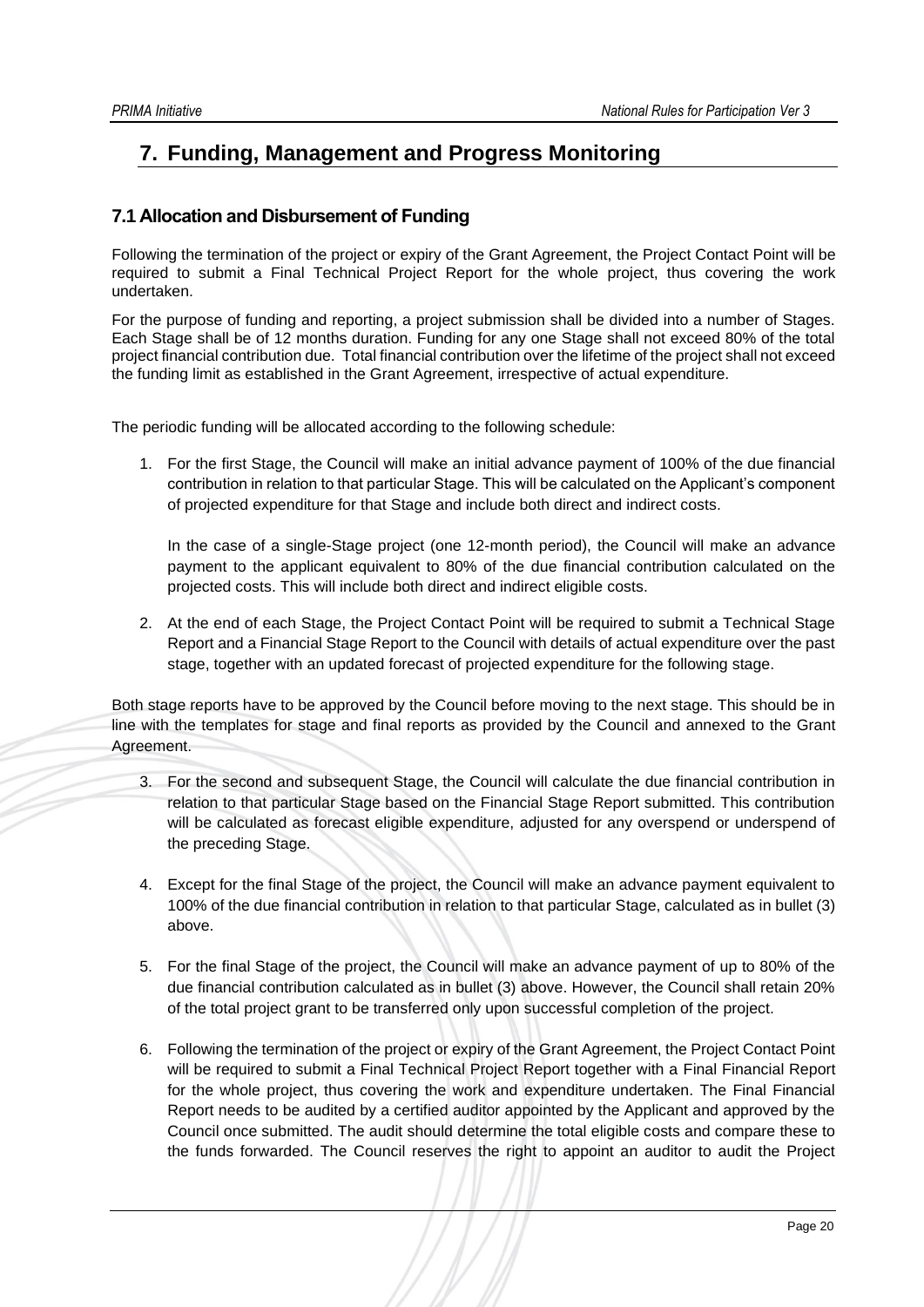Financial Audit as submitted. Failure to submit a timely audited Financial Report may result in the Council recovering all funds disbursed across the project.

7. As soon as the verifications and audits are finalised and cleared, the Council will release the retention money due. In the case of overpayment, the Applicant will be required to refund the underspend amount to the Council within a specific timeframe, or as agreed to with the Council.

The Council reserves the right to alter the funding parameters as deemed appropriate.

#### <span id="page-21-0"></span>**7.2 Dissemination & Externalisation**

Any articles and text material related to the project should include the words:

*'Project <Project Name> funded by the Malta Council for Science and Technology through the PRIMA initiative of Member States, Associated Countries and Participating Countries'*

Any websites or printed material related to the project should also include the Council logo, the PRIMA logo and the European Commission Logo

During the term of Agreement and for five (5) years thereafter, the Applicant shall include and prominently feature the Council and PRIMA in any publicity related to the project.

All publicity material shall be vetted and approved by the Council before publication and should make mention of the initiative and the Council. In the case where printed material is published without a mention of the initiative and the Council, the Applicant shall be obliged to publish a correction at its own expense in the subsequent issue of the publication.

By the end date of the project, the Applicant shall be required to provide a proof of submission of an article to an open access peer-reviewed journal.

#### <span id="page-21-1"></span>**7.3 Reporting**

On the last day of a stage, an End of Stage Technical Report is to be presented to the Council. An End of Stage Financial Report is then to be submitted within one month from the end of the stage.

On the last day of the project, the Project Contact Point is required to submit a Final Technical Project Report. The final audited Financial Report covering the work and expenditure undertaken during the entire project shall need to be submitted by not later than four (4) weeks from the stipulated end of project date.

The Council reserves the right to request additional project-related information.

Approval of the stage reports allows the beneficiary to proceed with the next stage of the project. Approval of the final reports permits the release of the retention.

In the event that a project is found to be in breach of the Grant Agreement or to materially depart from the submitted application, the Council reserves the right to discontinue the award and the applicant may be required to refund the Grant in part or in full. In any such event, the Council may also exclude an applicant from participating in future calls.

The project contact point shall set a schedule for quarterly progress meetings with the Council to take place as part of the reporting work package.

The templates provided by the Council should be used to develop the End of Stage Technical and Financial Reports as well as the Final Technical and Financial Reports.

The End of Stage Technical and Financial Reports shall contain the following details:

(i) An account of project activity and achievements over the past stage compared with the originally submitted application.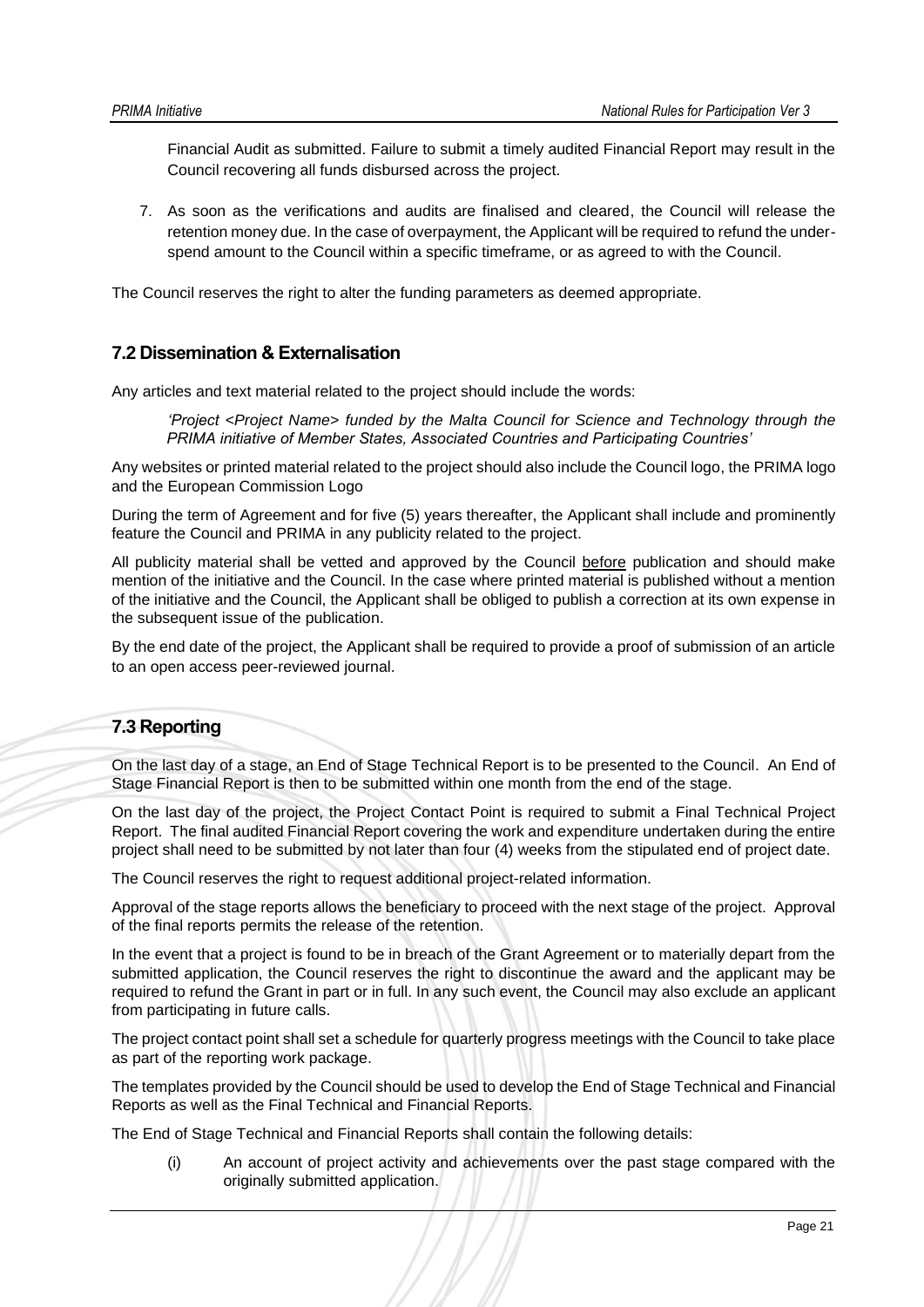- (ii) An account of actual expenditure over the past stage compared with the originally submitted budgeted expenditure. All financial reports must be signed by the person responsible for the financial management and assembled as per the instructions in the Grant Agreement.
- (iii) An updated forecast of project activity and projected achievements for the following stage.
- (iv) An updated forecast of projected expenditure for the following stage.

The beneficiary shall appoint an auditor to conduct a detailed financial audit, following the completion of the project. The audit will consist of, at least, the following checks:

- **Accounts**
- Physical inventory
- Timesheets and payslips / employee contracts
- Receipts for all equipment and consumables
- Bank statements for the Project Account

<span id="page-22-0"></span>The Council reserves the right to appoint an auditor to audit the Project Financial Audit as submitted.

#### **7.4 Accountability**

The beneficiaries shall open a specific project bank account and records, clearly distinguishable from their other accounting records. All relevant expenses must be recorded in these accounts. All funding payments by the Council must be deposited in the project bank account.

Eligible expenses must have been determined in accordance with the usual accounting and management principles and practices of the applicant. Direct eligible costs must be backed up with the relevant documentation as specified in the Grant Agreement.

#### <span id="page-22-1"></span>**7.5 Supervening Circumstances**

The Project Contact Point is obliged to immediately advise the Council of any internal or extraneous significant event which might affect the validity or implementation of the project. This obligation applies to the entire period between the submission of the Project Application and the completion of the project.

The Council, at its own discretion, shall either give such directives as it deems necessary for the furtherance of the project or re-assess the project in its entirety accordingly.

Failure on the part of the Project Contact Point to respect this obligation may lead the Council to suspend or terminate funding for the project and request a refund of funds already paid out.

If during the course of a project a partner withdraws from the Project Consortium, the Applicant will immediately advise the Council. In this event, the relevant articles of the Project Consortium Agreement and the National Grant Agreement shall apply.

#### <span id="page-22-2"></span>**7.6 Default**

If the implementation of a project becomes impossible or if the Applicant fails to implement it, the Council shall be entitled to collect refunds of money already paid out.